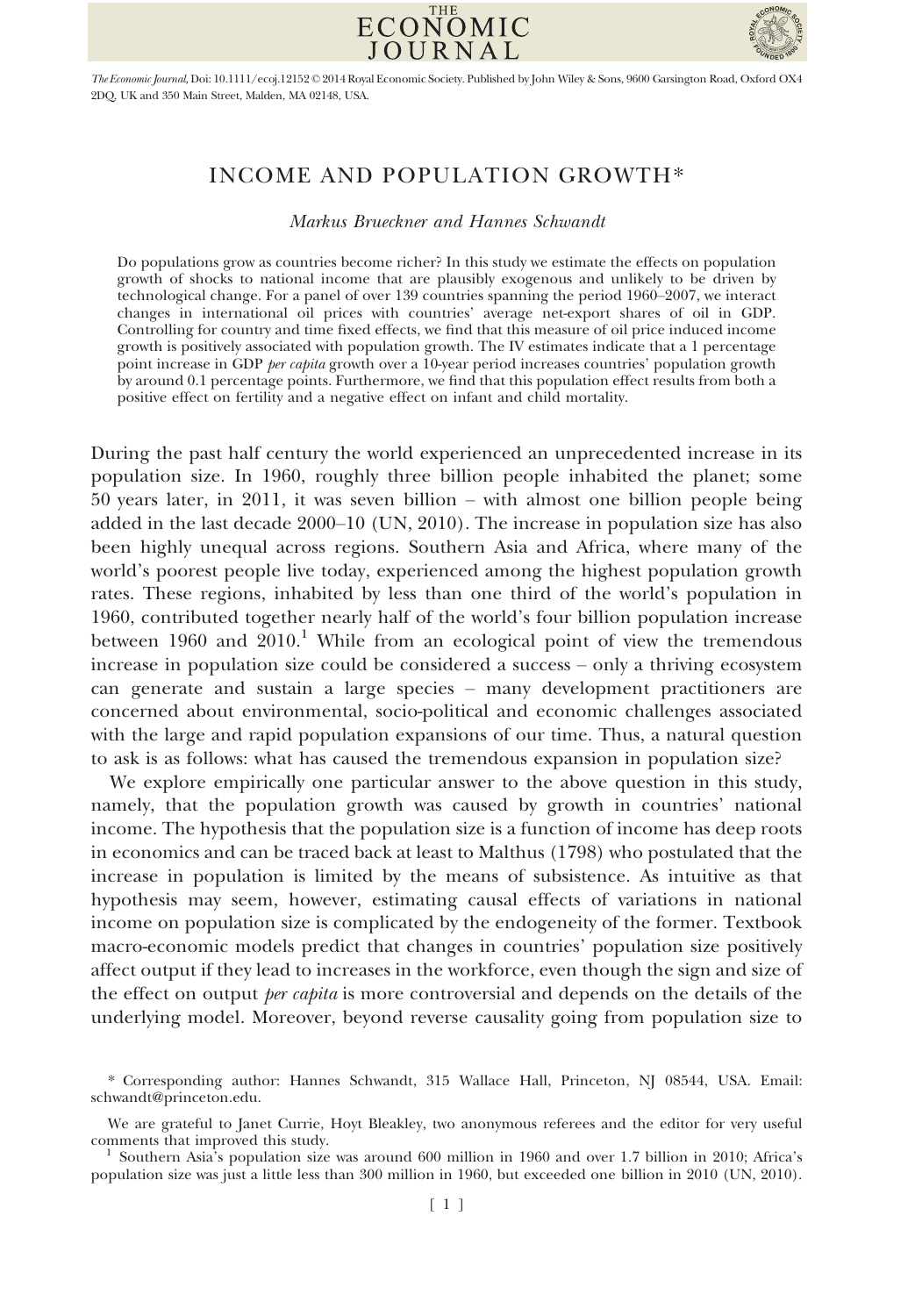national income there is the issue of omitted variables. Take, for example, technological change. Leading theories of population growth suggest that a negative correlation between income and population growth (see Figure 1) could be driven by technological change that increases not only incomes but also the opportunity costs of having children. On the other hand, the unconfounded income effect on population size is hypothesised to be positive in this literature.

To zoom in on causal effects of national income on population size we employ an instrumental variables (IV) approach. Our IV approach exploits that the effects of variations in the international oil price on national income differ across countries depending on whether countries are net oil importers or exporters. We construct a country-specific oil price shock variable as the change in the log of the international oil price weighted with countries' sample average net-export shares of oil in GDP. This oil price variable has been used as an instrument for countries' national income in other contexts (Brueckner et al.,  $2012a,b$ ; Acemoglu et al., 2013, for an application to US states), but it has not been employed before to study how plausibly exogenous variations in countries' national income affect population size.

For a panel of over 139 countries spanning the period 1960–2007, we first document that the constructed oil price instrument has a positive effect on countries' real GDP per capita growth. Consistent with previous literature (Hamilton, 2009; Brueckner et al.,  $2012a,b$  our estimated first-stage effects are highly statistically significant and impulse response analysis indicates that the identified oil price shocks have permanent effects on the level of GDP per capita. We then examine the reduced-form effects on countries'



Fig. 1. GDP Per Capita Growth and Population Growth in the Cross-section of Countries *Note.* Average annual population growth is plotted against average annual GDP *per capita* growth for 139 countries between 1950 and 2010.

<sup>©</sup> 2014 Royal Economic Society.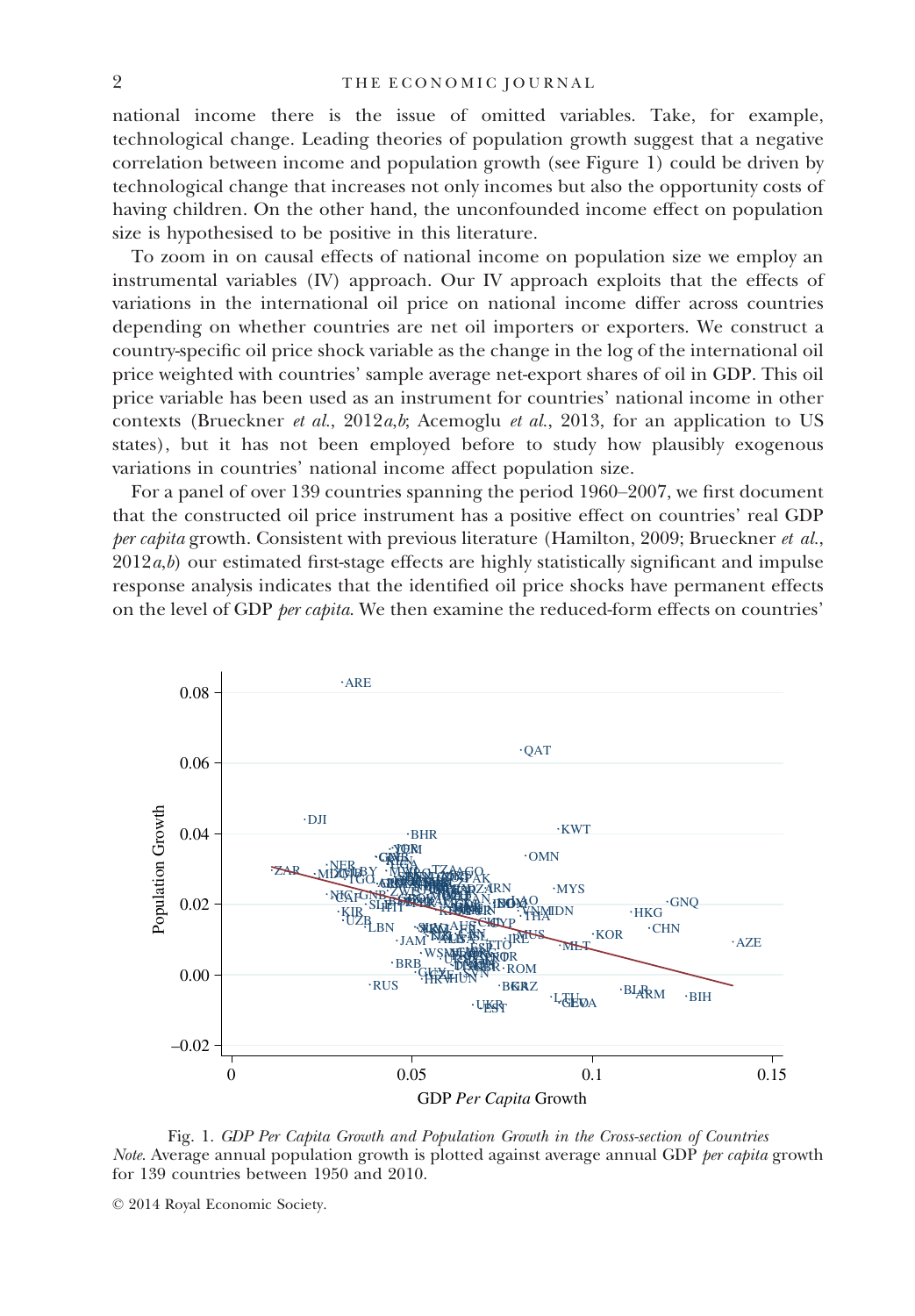population growth. There we find significant positive effects. In contrast to the firststage effects on GDP *per capita* growth the reduced-form effects become quantitatively large and statistically significant after several years. Thus, the reduced-form analysis indicates significant lagged effects of oil price shocks on countries' population growth.

In the second stage of our instrumental variables analysis we find that countries' GDP *per capita* growth, as instrumented by the oil price variable, has significant positive effects on countries' population growth. Quantitatively, the estimated effects are sizeable. Controlling for country and time fixed effects, we find that a 1 percentage point increase in GDP *per capita* growth over a 10-year period increases countries' population growth rate by around 0.1 percentage points, on average. Consistent with our reduced-form analysis, the effects of GDP per capita growth over a five-year period, while positive and significant, are quantitatively smaller: they are about half the size of the effects of GDP per capita growth when computed over a 10-year period. Our main finding from the instrumental variables analysis is thus that the effects of increases in countries' national income on population size are positive and significant, but they occur with a lag and tend to cumulate over time.

We document the robustness of the above finding to a variety of sensitivity checks, such as using population weights to account for the greater representativeness of aggregates derived from larger populations; excluding potential outliers (i.e. large positive and negative variations in GDP *per capita* growth, population growth and oil price shocks) from the sample; excluding countries located in the Middle East; excluding countries that are large oil importers; using initial shares of oil net exports in GDP to compute the oil price instrument and using five-year non-overlapping panel data instead of annual data. Consistent with the urban economics literature (Henderson, 2003; Brueckner, 2012), our estimated second-stage effects of GDP per capita growth on urban population growth are larger than for rural population growth.

It is noteworthy that our IV estimates are larger than benchmark least squares (LS) estimates. In particular, if we do not control for country fixed effects, least squares estimation yields a negative and significant coefficient on GDP *per capita* growth (in line with the negative cross-country relationship in Figure 1) while the corresponding IV estimate is positive and significant. If we control for country fixed effects, LS estimation yields a positive and significant coefficient on GDP per capita growth; however, quantitatively the LS coefficient is smaller than the IV coefficient, more precisely, it is roughly less than half the size of the IV coefficient. One possible interpretation of this difference in LS and IV coefficient is that endogeneity bias is particularly severe, and of negative sign, in the cross-section of countries. Once focus is on within-country variation the sign of the endogeneity bias is still negative but quantitatively smaller.<sup>2</sup>

A key assumption in our instrumental variables estimation is that the reduced-form effects of oil price shocks on population size work through countries' national income. To examine this exclusion restriction, we build on previous literature (Acemoglu et al.,

<sup>&</sup>lt;sup>2</sup> An alternative interpretation would be that the signal-to-noise ratio is lower when using within-country variation. If that is indeed the case then, in the presence of classical measurement error, the attenuation bias is larger when controlling for country fixed effects. Hence, even in the absence of endogeneity bias, a smaller LS coefficient could arise from classical measurement error. This type of measurement error would attenuate the LS estimate towards zero but not the IV estimate.

<sup>©</sup> 2014 Royal Economic Society.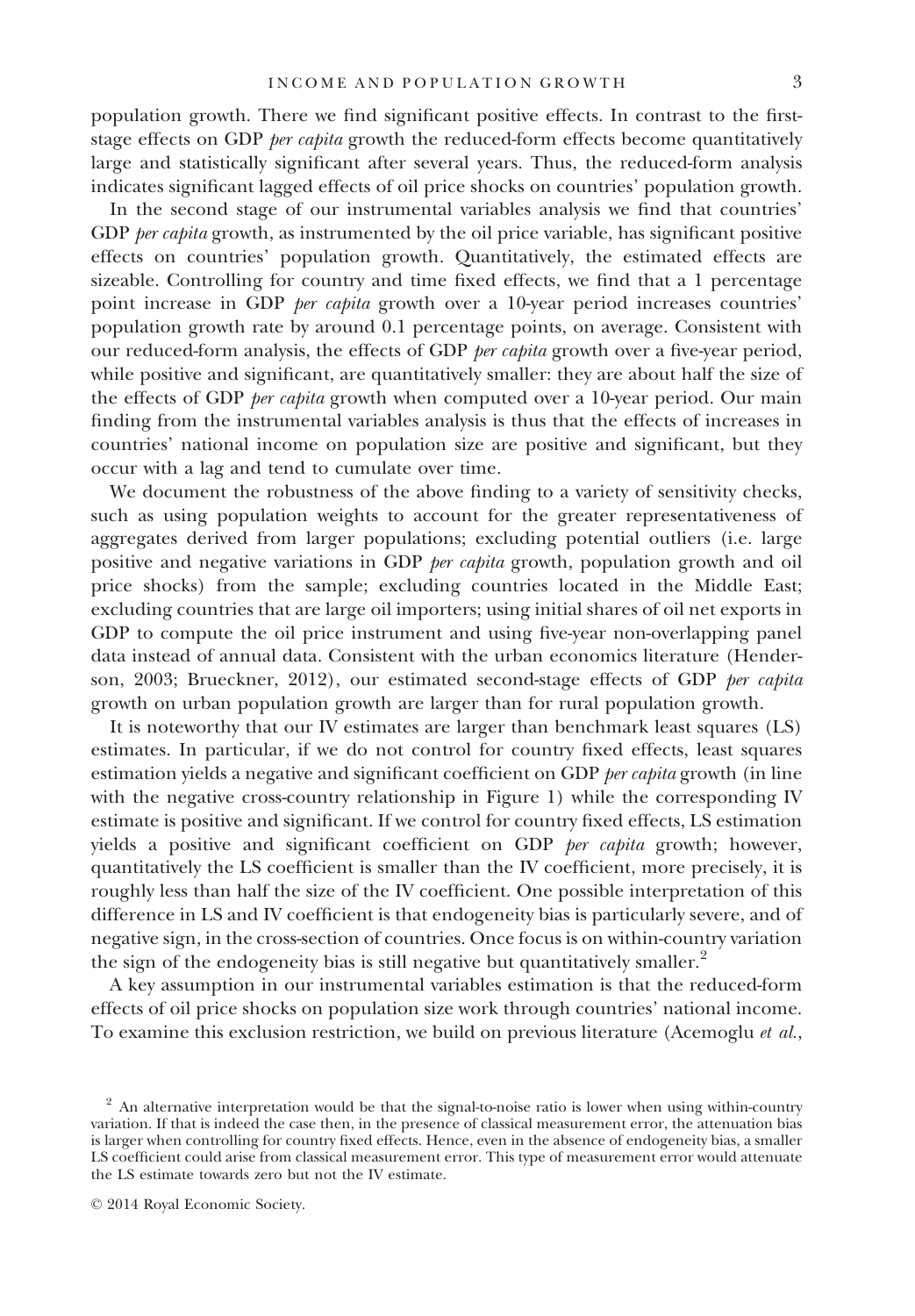2008) and use countries' trade-weighted world income as an additional instrument. This allows us to test whether beyond GDP per capita growth the oil price instrument exhibits significant direct effects on countries' population growth. Our main finding is that this is not the case. The conditional effects of the oil price variable on countries' population growth are quantitatively small and statistically insignificant. Moreover, over-identification tests fail to reject the hypothesis that the instruments are uncorrelated with the second-stage residual.

To gain an understanding of what is driving the positive effect of GDP per capita growth on population growth, we explore the effects of GDP *per capita* growth on fertility rates, mortality rates and measures of countries' demographic composition. Using the oil price variable as an instrument, we find that GDP *per capita* growth has a significant positive effect on within-country changes in fertility rates and a significant negative within-country effect on changes in infant as well as child mortality rates. In terms of the effects on demographic composition, higher GDP *per capita* growth has a significant positive effect on within-country changes in the share of population aged 0– 14 and child dependency ratios but a significant negative effect on within-country changes in the share of population aged 15–64 (i.e. the working-age population). We do not find significant effects on the share of the population aged 64 and above or on the old age dependency ratio. These results suggest that the positive effects of national income on population size are likely to arise primarily from a positive effect on net fertility (i.e. the number of children surviving the first years of life) rather than a decline in old-age mortality.

The remainder of our study is organised as follows. In Section 1 we discuss related literature. This is followed by a discussion of our estimation strategy as well as description of the data. Section 3 presents and discusses the main empirical results. Section 4 concludes. An online Appendix B contains further results.

## 1. Related Literature

Our study presents the first empirical attempt to provide within-country estimates of the causal effect of growth in countries' national income on population growth based on using an instrumental variables approach. This provides an important contribution to the voluminous literature on income and population size which dates back at least to the 18th century. By that time, as most famously described by Malthus (1798), income gains directly translated into population growth keeping income per capita constant and increasing only population density.<sup>3</sup> During the Industrial Revolution, however, population dynamics changed from the Malthusian model to the Modern Growth Regime which is characterised by economic growth coupled with declining fertility (Galor and Weil, 2000).<sup>4</sup> Over the past century, income *per capita* and population growth have been negatively correlated (Weil, 2012; Figure 1). As children are considered a normal good in most modern discussions of fertility (Lee, 1997; Black

 $3$  As mentioned in Galor and Weil (2000), Adam Smith (1776, p. 63) observed: 'The most decisive mark of the prosperity of any country is the increase in the number of its inhabitants'.

In a recent study, Moeller and Sharp (2014) suggest that England might have started this transition as early as two centuries preceding the Industrial Revolution.

<sup>©</sup> 2014 Royal Economic Society.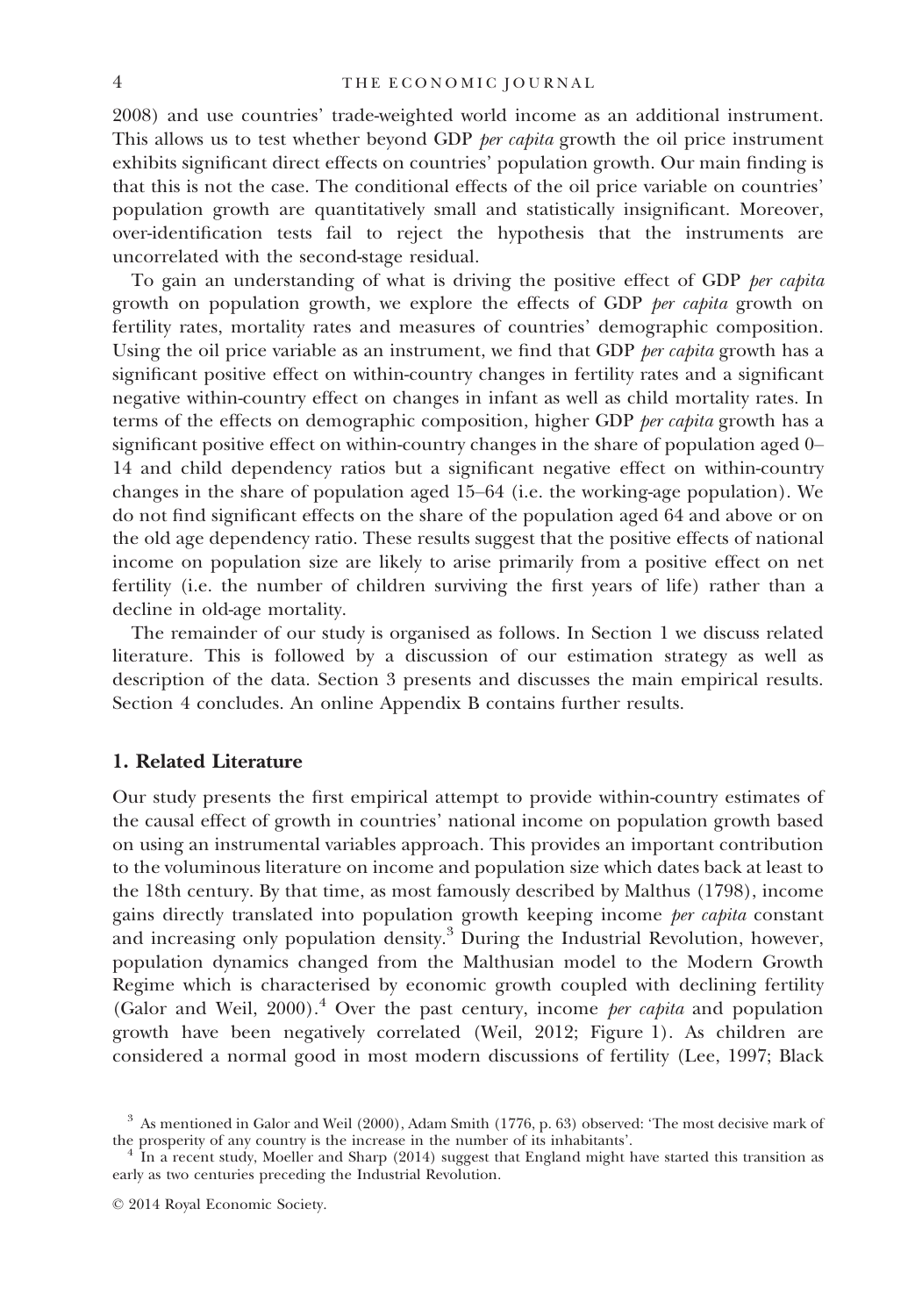et al., 2013) and life expectancy is higher in richer countries (Cutler et al., 2006), this is a puzzling relationship. Leading theories explaining this relationship suggest that technical progress underlying income growth since the Industrial Revolution increased the direct and opportunity costs of fertility (for a comprehensive review see Jones *et al.*, 2010).<sup>5</sup> These costs outweigh the positive income effects of economic growth, such that richer countries end up with lower fertility rates. In other words, technological progress can be interpreted as a confounder of the income–fertility relationship that affects incomes and fertility in different directions.<sup>6</sup> In turn, income increases that are not generated by technological progress should be associated with higher not with lower fertility. We directly test this hypothesis at the macro-economic level, thus taking into account general equilibrium effects. Our instrument, the interaction of a country's average net-export share of oil in GDP with changes in world oil prices, identifies windfall GDP gains that are unlikely to be affected by country-specific technological changes. Our study is the first attempt to identify exogenous income shocks in cross-country panel data to estimate unconfounded effects of income changes on population growth.

Few studies have so far explored unconfounded income effects on fertility. Lee (1997) reviews evidence on the wage–fertility relationship in pre-industrial economies, arguing that in these economies wage changes are less likely to be confounded with institutional and technological progress than in developed countries. He reports positive income elasticities of fertility for most countries. Black et al. (2013) analyse a homogenous sample of US women in the mid-1970s, finding that fertility is positively correlated with husbands' income. These findings are consistent with children being 'normal goods'. Our evidence of positive effects of national income growth on fertility supports this notion.

Our study further contributes to the literature on the effects of income on health. The effects of health on economic growth are subject to a broad literature – Weil (2007) and Acemoglu and Johnson (2007) are two central contributions and Deaton (2006) offers an insightful review – but fewer studies have investigated effects running the opposite direction, from income to health. Pritchett and Summers (1996) use countries' terms of trade, investment ratios, black market premia and price level distortions as instruments for *per capita* GDP and estimate income elasticities of infant and child mortality between  $-0.2$  and  $-0.4$ . While Pritchett and Summers's (1996) instruments are rather weak and exclusion restrictions could have been violated (Deaton, 2006), their estimates are close to the elasticities that we find.

Cotet and Tsui (2009) investigate whether oil discoveries affect countries' population size and health outcomes. They compare changes in these outcomes in countries

<sup>&</sup>lt;sup>5</sup> Becker (1960) hypothesises that technological progress increases the returns to investments into children and therefore induces parents to substitute quality for quantity. Galor and Weil (1996) argue that institutional change and technological progress increased the female-to-male wage ratio and thereby the opportunity costs of fertility. Caldwell (1976) points out that lower net flows from children to parents in more developed countries may also increase the direct costs of having children. Herzer et al. (2012) employ panel co-integration techniques to show that fertility declines over the past century were driven by technological change (and associated income increases) and not merely a consequence of falling mortality rates.

 $6$  Murtin (2013) empirically identifies education (driven by technological progress) as one confounding factor, showing that the correlation of income and fertility weakens once education is controlled for.

<sup>©</sup> 2014 Royal Economic Society.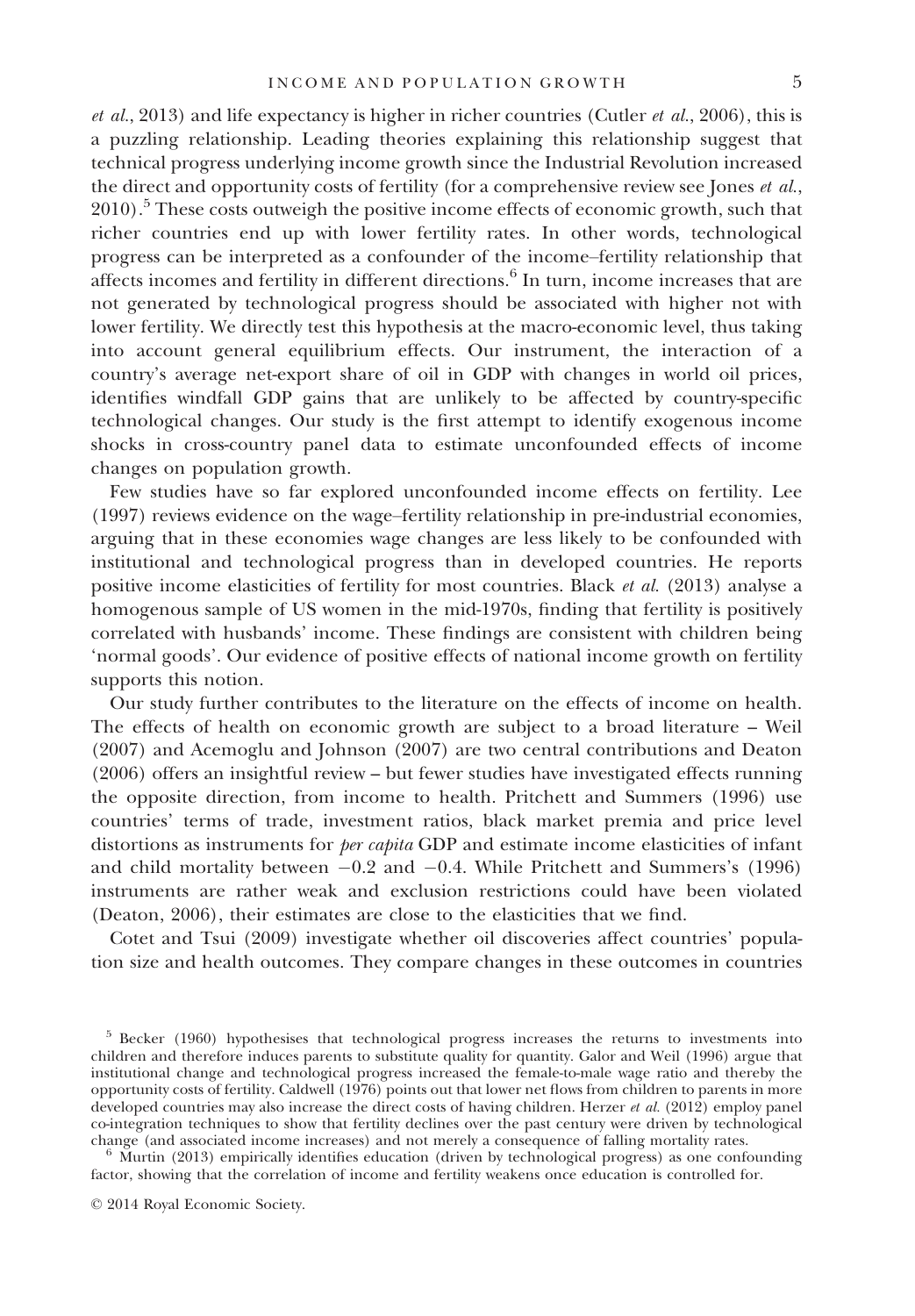with and without major oil discoveries around the 1960s. Interestingly, they find that countries with oil discoveries experienced stronger population growth and lower child mortality. The effects on GDP growth are not significantly different from zero in the decade following oil discoveries but positive in the long run.

Cotet and Tsui's empirical strategy differs from ours in a number of important aspects. First, as Cotet and Tsui (2009) note, unobservable factors that might affect both a country's oil discoveries and subsequent growth make a causal interpretation of their findings difficult. Haber and Menaldo (2011) and Haber et al. (2003) make a similar argument, pointing out that oil discoveries are correlated with predetermined country characteristics. Cotet and Tsui also present first-difference specifications in which they regress income, population and health changes on changes in *per capita* oil rents. However, while changes in oil rents due to changes in world oil prices are plausibly exogenous, changes in a country's oil production costs and volumes might be driven by time-varying country-specific factors that also affect income and population growth. The strategy in our study is to exploit time-series variation in global oil prices interacted with countries' average GDP shares of net oil exports. As the latter is time invariant by construction, our instrument is not confounded by potentially endogenous time-series variations in countries' oil production.

A second key advantage of our instrumental variables approach is that it does not confound effects of GDP per capita growth on population growth with technological progress. Country-specific technological progress could imply both increases in oil production (discoveries) and population growth. Because the time-series variation in our instrument is exclusively driven by the time-series variation in the international oil price, our IV estimation approach is immune to the confounding effects of technological progress.

Two recent studies by Maccini and Yang (2009) and Miller and Urdinola (2010) carefully identify transitory macro-economic shocks and analyse their effects on infant mortality and child health. Maccini and Yang (2009) show in Indonesian data that less rainfall at the year and location of birth leads to worse health outcomes and lower socio-economic status for women but not for men. They interpret these findings as evidence that negative income shocks around birth adversely affect those household members that are particularly vulnerable. Miller and Urdinola (2010), on the other hand, find that world coffee prices at the year of birth correlate positively with subsequent infant mortality among coffee farmers in Colombia. This negative income effect on child health is explained by a positive effect of coffee prices on the opportunity costs of child care. Lower coffee prices are associated with fewer hours worked, in particular for women (the primary caregivers of children), which decreases the costs of time investments in child health. The contrary effects found in these two studies, both well-identified and credible, point out that different sources of income shocks may translate differently into child health, depending on whether the substitution or the income effect dominates.

## 2. Estimation Strategy

Our econometric model relates the change in the log of countries' population size to the change in the log of GDP per capita:

```
© 2014 Royal Economic Society.
```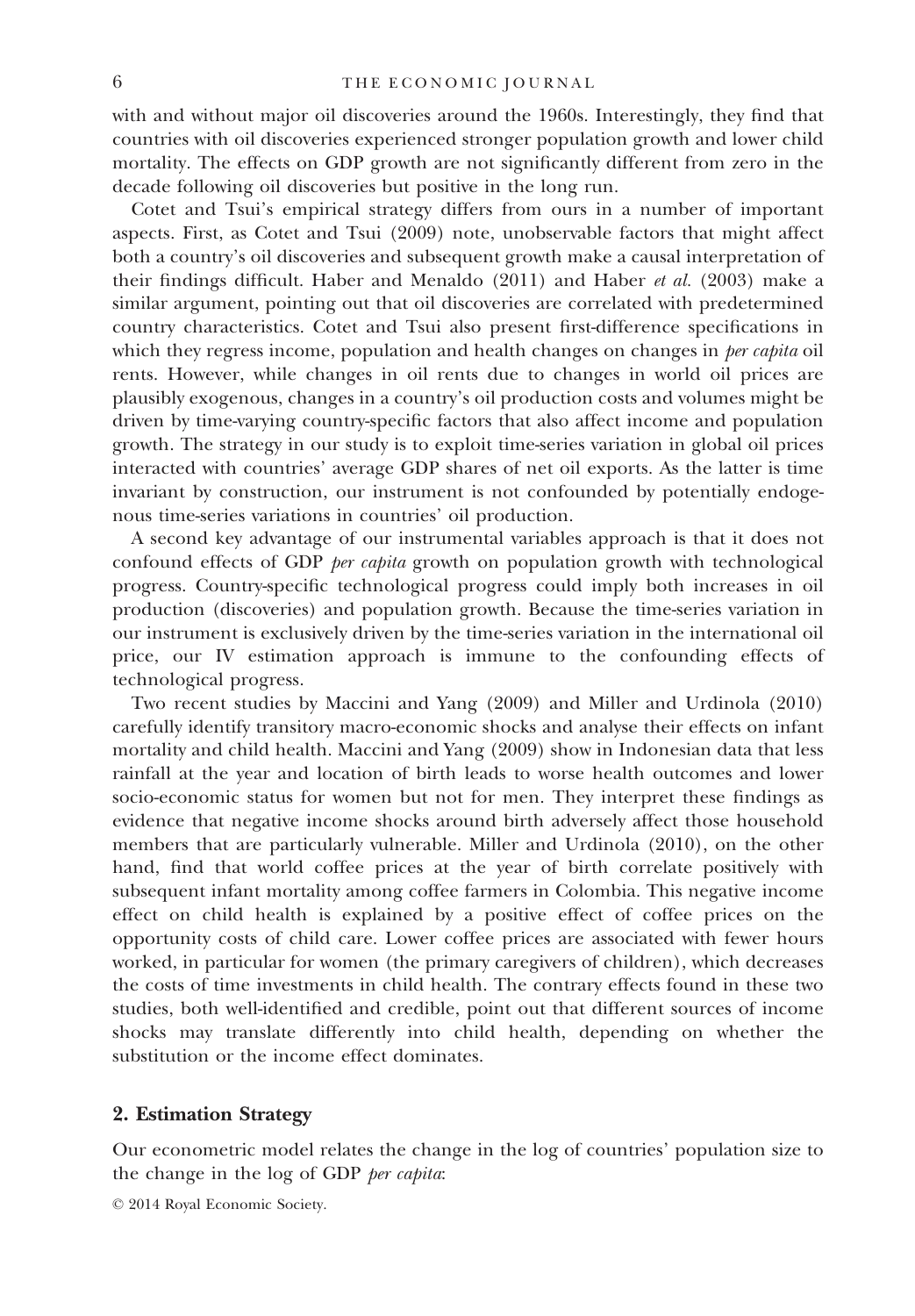$$
\Delta \ln (P \circ p_{it}) = a_i + b_t + \theta \Delta \ln (GDP_{P \cdot c_{it}}) + e_{it}, \qquad (1)
$$

where  $a_i$  are country fixed effects and  $b_t$  are year fixed effects.

There are several important issues in the estimation of  $\theta$  in (1). One is endogeneity bias. Endogeneity bias could arise due to within-country changes in population size having an effect on (contemporaneous) GDP *per capita* growth. A *priori* it is not clear what the direction of this bias is. With decreasing returns to scale in labour, as is the case in neoclassical models, the bias is negative; however, if there are increasing returns to scale in labour, say, due to a large population generating more ideas ( Jones, 2005), then the reverse causality bias could be positive. Endogeneity bias could also arise due to omitted variables that are varying at the within-country level. These would have to be variables that

- (i) affect GDP per capita growth; and
- (ii) affect population growth beyond GDP *per capita* growth (i.e. are part of the error term, e).

An example is growth spurring technological innovations that increase the opportunity costs of fertility, say, through higher returns to female labour supply or child quality (Becker, 1960; Galor and Weil, 1996). This would imply a negative correlation of (innovation-induced) GDP per capita growth and population growth. Likewise, medical or work place safety innovations might lead to higher productivity while lowering mortality and thereby increasing population size, for example, the introduction of new laser technologies and other computerised equipment that reduces the margin of error in surgeries. Also the introduction of new drugs or disease prevention measures can either prevent or treat diseases that in turn enable an increase in work effort and may also lead to longer life expectancy. Such technological innovations which increase productivity are likely to have very large direct effects on population size, in particular, through life expectancy.

Another important issue is that  $\theta$  is likely to differ depending on the source of growth in national income. One natural distinction here is between transitory and permanent income shocks. Inter-temporally optimal fertility decisions and public good provision should respond more strongly to permanent shocks than to temporary shocks. Hence, it is likely that  $\theta$  is larger for variations in GDP *per capita* that are of permanent nature.

To address the above issues we use an instrumental variables approach. Our instrumental variable is the change in the international oil price multiplied with countries' sample average GDP shares of net oil exports. This instrument captures variations in countries' national income that arise due to plausibly exogenous variations in its terms of trade. Year-to-year variations in the international oil price are highly persistent (Hamilton, 2009 or Brueckner et al., 2012a,b). Hence, our instrumental estimates should be interpreted as capturing the effects of permanent variations in countries' national income.

We estimate the effects of growth in national income on population size based on annual data. This allows us to examine both short-run and longer run effects of income on population size. In (1)  $\theta$  captures the short-run (i.e. contemporaneous) effect of income growth on population growth. It is possible, however, that the effects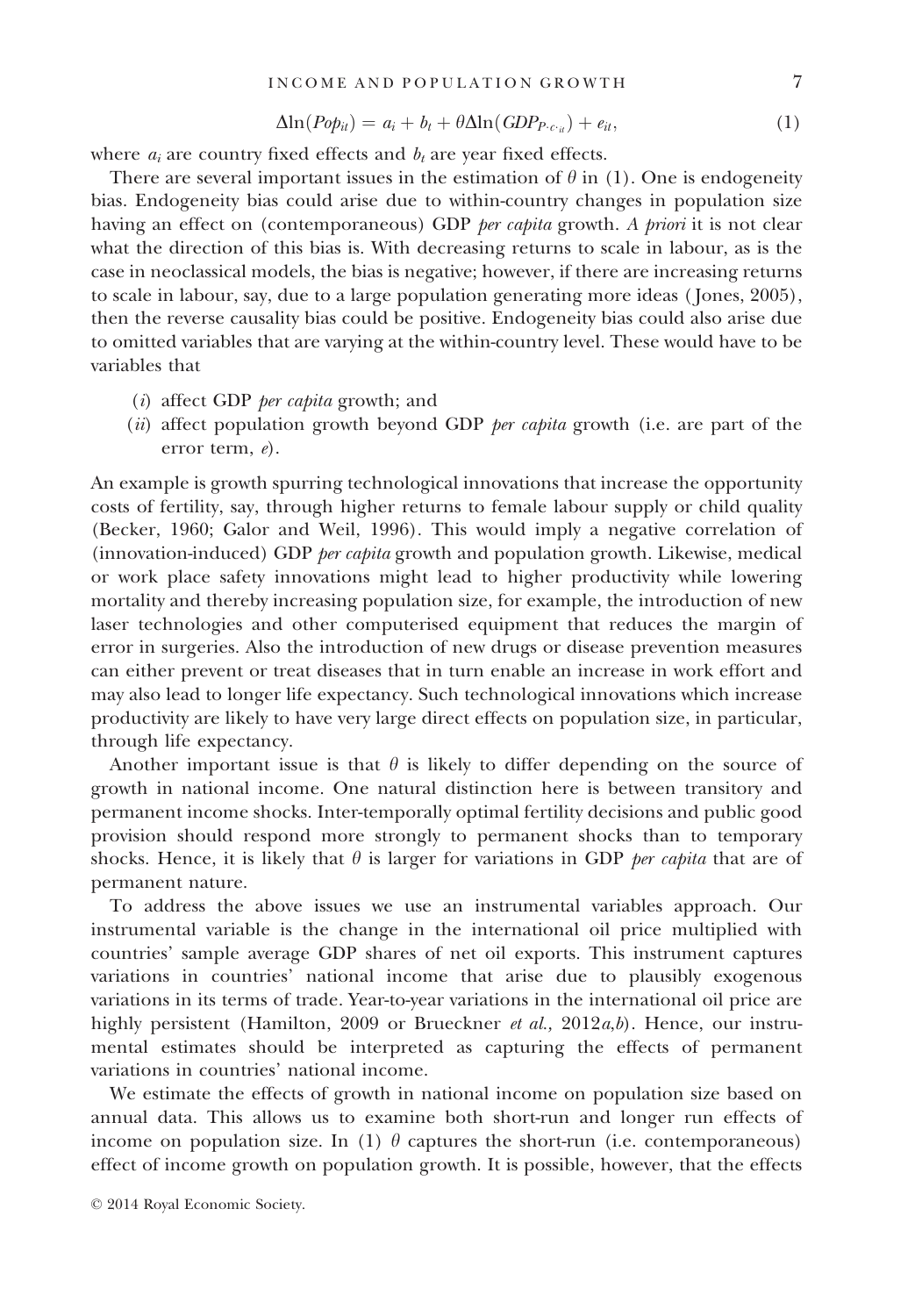of oil price–induced income growth on population growth build up over time. To examine dynamic effects, we will present estimates from a reduced-form model that includes the year t oil price variable as well as lags of this variable up to 10 years. That is, we estimate:

$$
\Delta \ln (P \circ \phi_{it}) = \alpha_i + \beta_t + \Sigma \gamma_r \text{Oil} \text{Shock}_{it-r} + \varepsilon_{it}.
$$
\n<sup>(2)</sup>

The coefficients  $\gamma_r$  capture the dynamic effects of variations in the oil price variable on countries' population growth.

The data on population growth, fertility and mortality are drawn from the World Development Indicators (WDI, 2011). Real purchasing power parity (PPP) GDP per capita data are taken from the Penn World Table version 7.1 (Heston et al., 2012). The oil price instrument is constructed using oil import and export data from the NBER-UN Comtrade (Feenstra et al., 2004) merged with oil price data from the UNCTAD Commodity Price Statistics (UNCTAD, 2011). Trade-weighted world income, as an additional income instrument, is taken from Acemoglu  $et$  al. (2008). For a description of the variables used in the estimation see Table 1. Summary statistics are provided in Table 2.7

### 3. Results

### 3.1. Effects of Income Growth on Population Growth

We begin our analysis by estimating the reduced-form effects that the oil price instrument has on population growth based on (2). The control variables are country and year fixed effects; standard errors are Huber robust and clustered at the country level. Figure 2 plots the coefficients with their 95% confidence bands. The main finding is that the coefficients on all lags from  $t-0$  to  $t-10$  are positive; however, only the lags from  $t-5$  to  $t-10$  are statistically significant. This suggests that the oil price variable's effect on population growth arises with a lag, i.e. it takes time for the effect on population growth to materialise. Summing up the coefficients on lags  $t-0$  to  $t-10$  yields a cumulative effect of 0.72 with a standard error of 0.38. This cumulative effect is significant at the 10% significance level  $(p = 0.06)$ .

We repeat the exercise for GDP per capita growth. The coefficients and their  $95\%$ confidence bands are plotted in Figure 3. The main finding is that only the year  $t$  to  $t-2$  coefficients are positive and significant. The other coefficients on further lags are insignificant and quantitatively small. Summing up the coefficients on lag  $t-0$  to  $t-10$ yields a cumulative effect of 2.43 with a standard error of 0.76. This effect is significant at the 1% significance level ( $p = 0.002$ ). As the dependent variable is GDP *per capita* growth and the oil variable is defined as the change in the log of the international oil price weighted with countries' average (and thus time invariant) net-export shares of oil in GDP, the estimates suggest that variations in the oil price have permanent effects on the level of GDP per capita, which is consistent with previous research (Hamilton, 2009 and Brueckner et al.,  $2012a,b$ ).

<sup>7</sup> Online Appendix Table B1 provides a list of the countries in the sample.

<sup>©</sup> 2014 Royal Economic Society.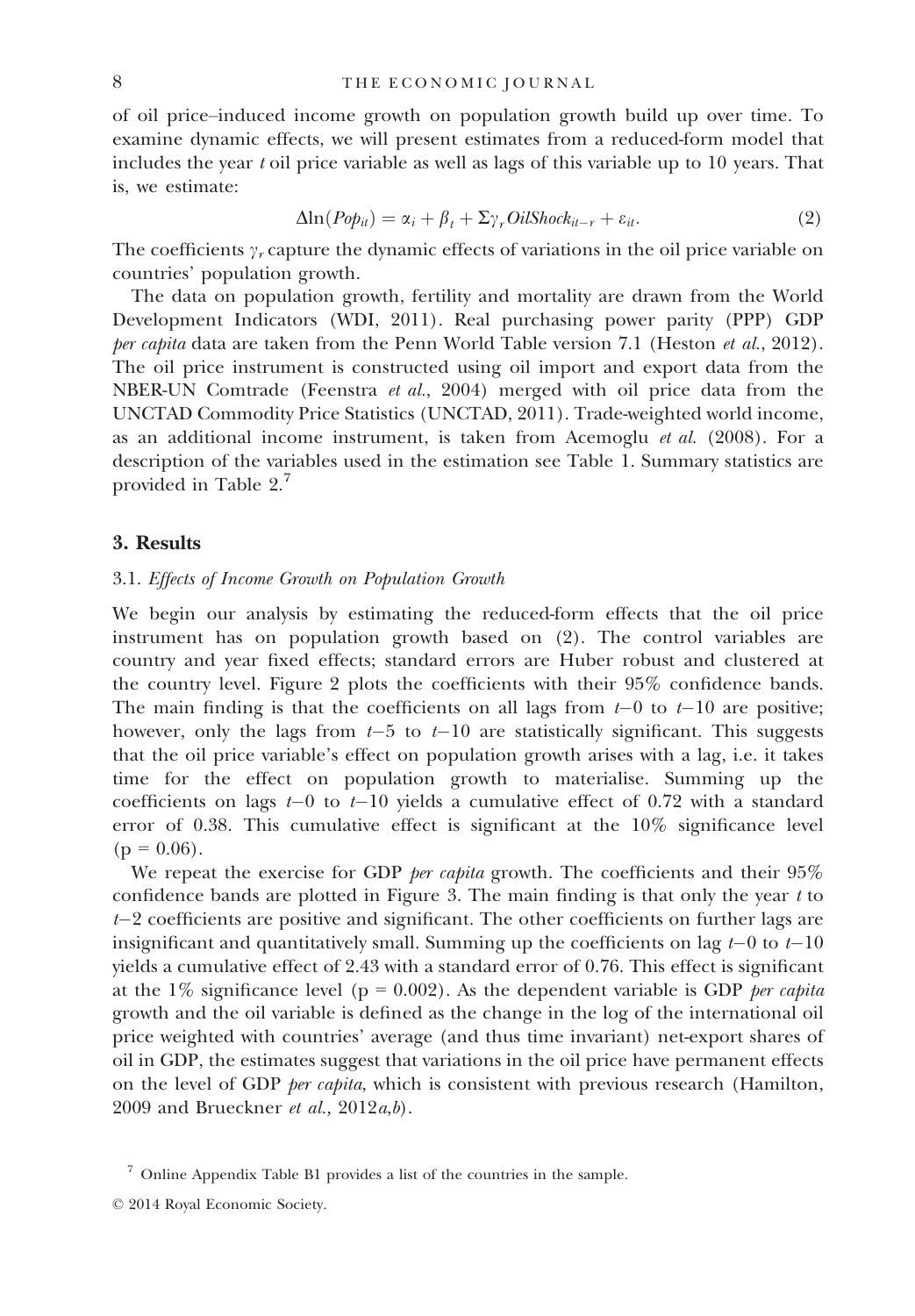#### Table 1

Description of Variables

| Variable                                                             | Description                                                                                                                                                                                                                         | Source                                                                                                        |
|----------------------------------------------------------------------|-------------------------------------------------------------------------------------------------------------------------------------------------------------------------------------------------------------------------------------|---------------------------------------------------------------------------------------------------------------|
| Population growth                                                    | Population growth (annual $\%$ ) is the exponential<br>rate of growth of the total population in a country<br>between year $t-1$ to t. Urban (rural) population<br>growth refers to population growth in urban<br>(rural) areas     | WDI (2011)                                                                                                    |
| Fertility rate                                                       | Total fertility rate represents the number of<br>children that would be born to a woman if<br>she were to live to the end of her<br>childbearing years and bear children in accordance<br>with current age-specific fertility rates | WDI (2011)                                                                                                    |
| Infant mortality                                                     | Infant mortality rate is the number of infants dying<br>before reaching one year of age, per 1,000 live<br>births in a given year                                                                                                   | WDI (2011)                                                                                                    |
| Under-five mortality                                                 | Under-five mortality rate is the probability per<br>1,000 that a newborn baby will die before<br>reaching age five, if subject to<br>current age-specific mortality rates                                                           | WDI (2011)                                                                                                    |
| Share of the population<br>aged $0-14$ , 15-64, 65+                  | The population between the ages of $0-14$ , 15-64,<br>65+, respectively, as a fraction of the total population                                                                                                                      | WDI (2011)                                                                                                    |
| Child dependency ratio                                               | The ratio of child dependents (people between<br>0 and 14) to the working-age population<br>(those ages $15-64$ )                                                                                                                   | WDI (2011)                                                                                                    |
| Old age dependency<br>ratio                                          | Age dependency ratio, old, is the ratio of<br>older dependents (people older than 64)<br>to the working-age population<br>(those ages $15-64$ )                                                                                     | WDI (2011)                                                                                                    |
| Female-to-male<br>population ratio                                   | The population ratio of females to males                                                                                                                                                                                            | WDI (2011)                                                                                                    |
| Female labour force<br>participation rate                            | The proportion of the female population ages<br>15 and older that is economically active                                                                                                                                            | WDI (2011)                                                                                                    |
| Ratio female-to-male<br>labour force<br>participation                | Female labour force participation divided by<br>male labour force participation                                                                                                                                                     | WDI (2011)                                                                                                    |
| Ratio female-to-male<br>employment                                   | Female employment divided by male employment                                                                                                                                                                                        | WDI (2011)                                                                                                    |
| Immigration<br>GDP p.c. growth<br>TFP growth<br>Oil price instrument | Natural logarithm of immigration stock<br>PPP GDP per capita growth<br>Total factor productivity growth<br>Change in the international oil price multiplied<br>by countries' average GDP share of net exports of oil                | WDI (2011)<br>Heston et al. $(2012)$<br>Feenstra et al. (2013)<br>Feenstra et al. (2004)<br>and UNCTAD (2011) |
| Trade-weighted<br>world income                                       | Sum of the change in trading partners'<br>GDP multiplied by average bilateral trade shares                                                                                                                                          | Acemoglu et al. (2008)                                                                                        |

We now turn to our baseline two-stage least squares estimates. The findings from the reduced-form analysis indicated that oil price–driven income shocks have positive effects on population growth that accumulate over time. Hence, we use in our baseline two-stage least squares estimation the change in the log of GDP per capita over 10 years, i.e. between  $t - 0$  and  $t - 10$ . The oil price instrument is then constructed as the change in the log of the international oil price between  $t-0$  and  $t-10$  multiplied with countries' average net-export shares of oil in GDP.

We report our baseline two-stage least squares estimates in panel (a) of Table 3. In panel (b) of Table 3 we report for comparison the corresponding least squares estimates. In column (1) we report pooled panel estimates without controlling for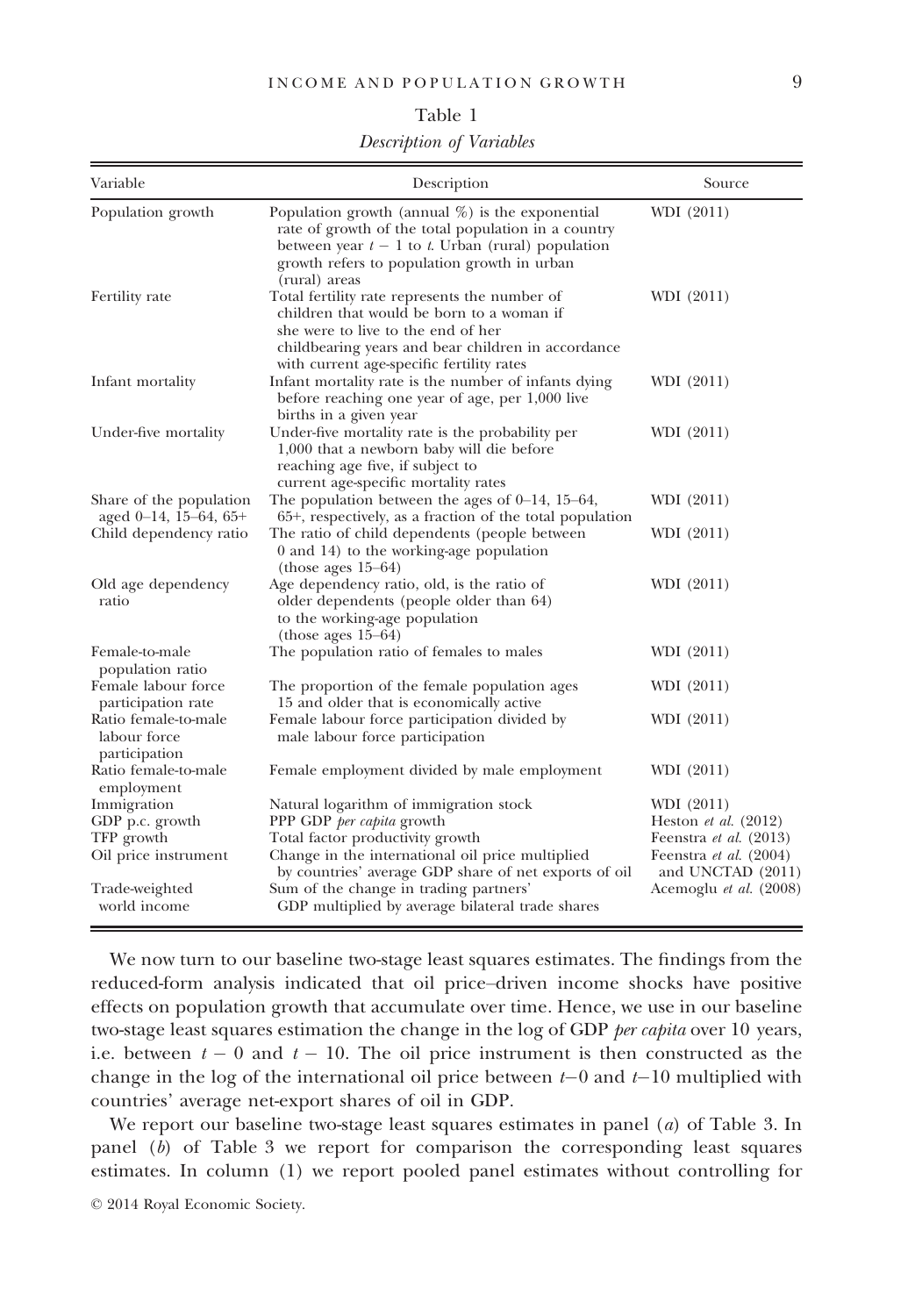## 10 THE ECONOMIC JOURNAL

|  | Table 2                                    |  |
|--|--------------------------------------------|--|
|  | Summary Statistics of Population Variables |  |

| Variable                               | Mean  | SD.   |
|----------------------------------------|-------|-------|
| Population growth                      | 0.02  | 0.01  |
| Urban population growth                | 0.03  | 0.02  |
| Rural population growth                | 0.01  | 0.03  |
| Fertility rate                         | 4.11  | 1.99  |
| Infant mortality rate                  | 57.01 | 44.62 |
| Under-five years mortality rate        | 87.24 | 78.41 |
| Female labour force participation rate | 0.51  | 0.18  |
| Ratio female-to-male labour force      | 0.66  | 0.22  |
| Share of population age $0-14$         | 0.36  | 0.10  |
| Share of population age 15–64          | 0.58  | 0.07  |
| Share of population age $65+$          | 0.06  | 0.04  |
| Child dependency ratio                 | 0.64  | 0.23  |
| Old age dependency ratio               | 0.10  | 0.06  |
| Female-to-male ratio                   | 1.01  | 0.06  |
| Ratio female-to-male employment        | 0.66  | 0.22  |
| Immigration                            | 12.19 | 1.76  |



Fig. 2. Dynamic Effects of Oil Price Instrument on Population Growth Notes. Dashed lines are 95% confidence bands. The Figure is generated from a panel regression with country and year fixed effects; Huber robust standard errors are clustered at the country level. The dependent variable in the panel regression is population growth.

country or year fixed effects. In this case the coefficient on GDP per capita growth is 0.35 and has a SD of 0.15. In column (2) we add year fixed effects. The year fixed effects are jointly significant at the  $1\%$  significance level. Adding the year fixed effects to the right-hand side of the regression implies that our estimates are identified by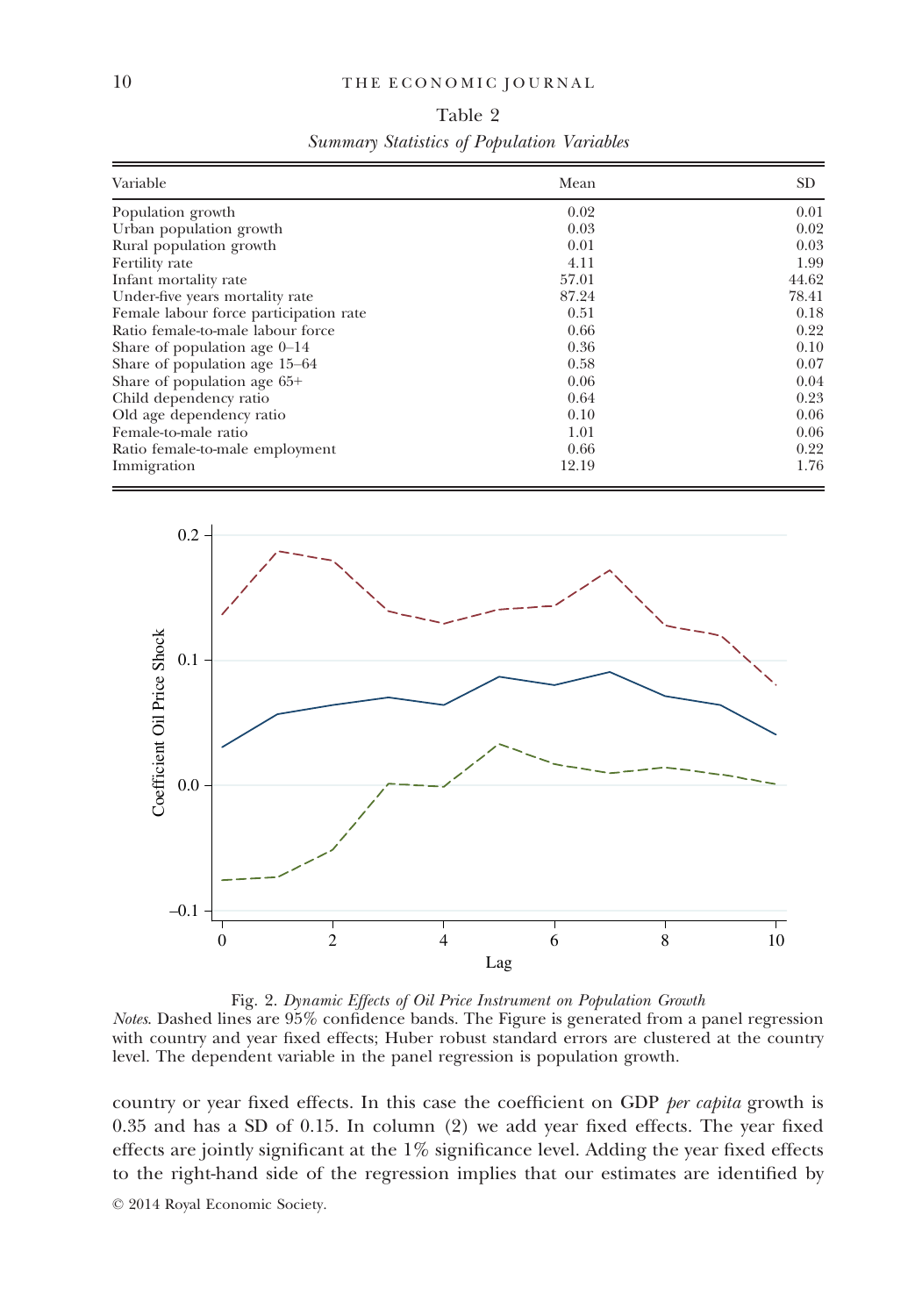

Fig. 3. Dynamic Effects of Oil Price Instrument on GDP p.c. Growth Notes. Dashed lines are 95% confidence bands. The Figure is generated from a panel regression with country and year fixed effects; Huber robust standard errors are clustered at the country level. The dependent variable in the panel regression is GDP per capita growth.

| Population growth              | (1)       | (2)        | (3)       | (4)       | (5)<br>Urban | (6)<br>Rural |
|--------------------------------|-----------|------------|-----------|-----------|--------------|--------------|
| Panel $(a)$ : 2SLS             |           |            |           |           |              |              |
| GDP p.c. growth                | $0.35**$  | $0.45**$   | $0.11*$   | $0.14*$   | $0.16*$      | 0.07         |
| $(10$ -year average)           | (0.15)    | (0.19)     | (0.06)    | (0.07)    | (0.09)       | (0.11)       |
| Kleibergen Paap<br>F-statistic | 25.73     | 26.91      | 56.18     | 53.63     | 53.63        | 53.63        |
| First-stage                    |           |            |           |           |              |              |
| Oil price instrument           | $0.25***$ | $0.20***$  | $0.38***$ | $0.28***$ | $0.28***$    | $0.28***$    |
| $(10$ -year average)           | (0.05)    | (0.04)     | (0.05)    | (0.04)    | (0.04)       | (0.04)       |
| Panel $(b)$ : LS               |           |            |           |           |              |              |
| GDP p.c. growth                | $-0.02$   | $-0.06***$ | $0.06***$ | $0.04***$ | 0.02         | $0.03*$      |
| $(10$ -year Average)           | (0.01)    | (0.02)     | (0.01)    | (0.01)    | (0.03)       | (0.02)       |
| Time FE                        | No        | Yes        | No.       | Yes       | Yes          | <b>Yes</b>   |
| Country FE                     | No        | No         | Yes       | Yes       | Yes          | Yes          |
| <b>Observations</b>            | 4,428     | 4,428      | 4,428     | 4,428     | 4,428        | 4,428        |

Table 3 Effects of Income Growth on Population Growth (Baseline Estimates)

Notes. The method of estimation in panel (a) is two-stage least squares; panel (b) least squares. The dependent variable in columns  $(1)$ – $(4)$  is total population growth; in column (5) urban population growth; column (6) rural population growth. The instrumental variable in panel  $(a)$  is the change in the international oil price between year  $t$  and  $t-10$  multiplied by countries' average GDP share of net oil exports. Huber robust standard errors (shown in parentheses) are clustered at the country level. \*Significantly different from zero at 10% significance, \*\*5% significance, \*\*\*1% significance.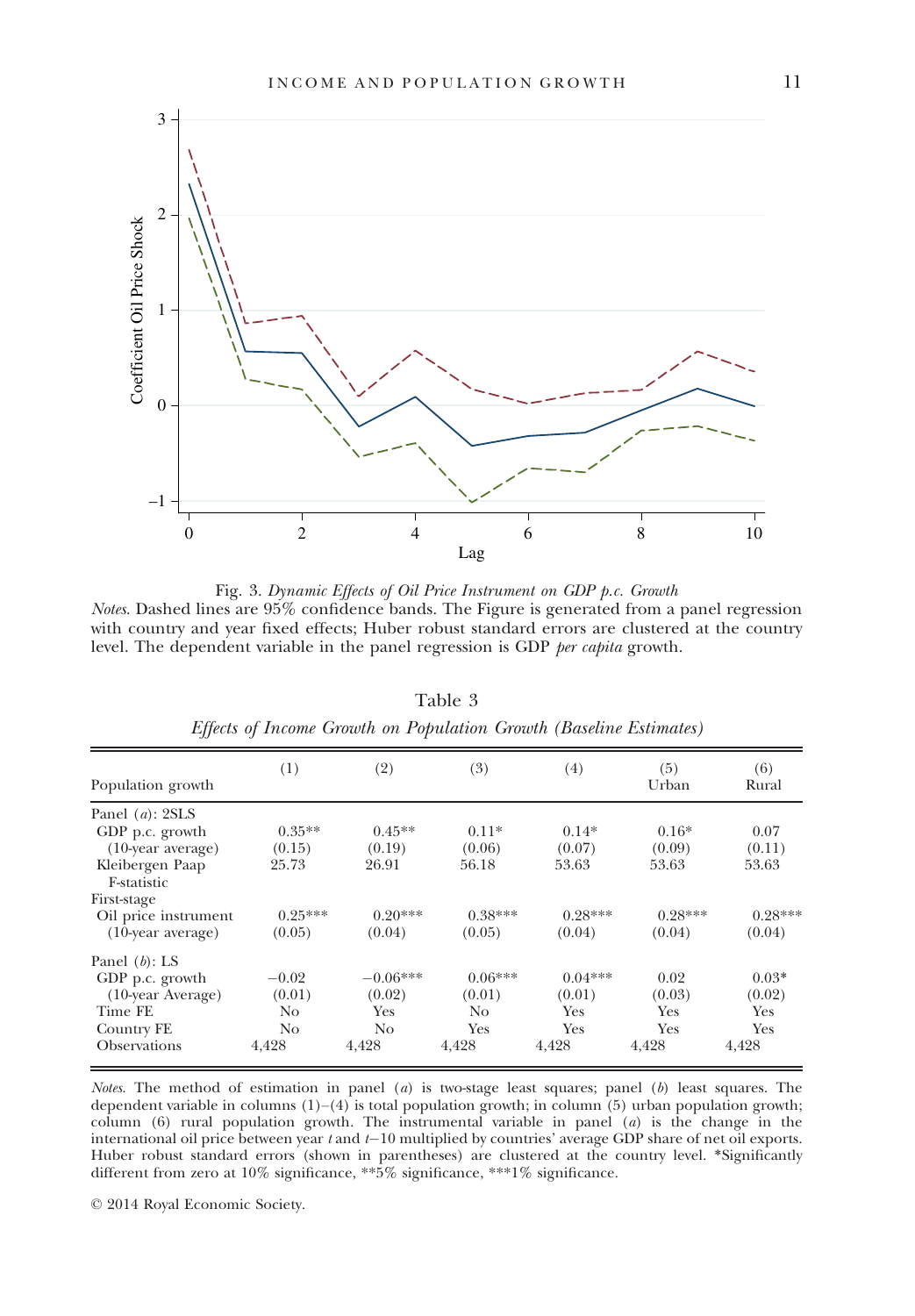deviations from global (non-linear) trends. In other words, global economic conditions that have common effects on countries' economic growth and population growth are partialled out from the residual. In column (3) we substitute the year fixed effects for country fixed effects, and in column (4) we include both country and year fixed effects in the regression model. Including country fixed effects as righthand-side control variables implies that our estimates are identified by deviations in economic growth and population growth from countries' 1960–2007 mean. The control for country fixed effects leads to a smaller coefficient on GDP *ber capita* growth: the coefficient on GDP *per capita* growth is now around  $0.1$ . But the estimated effect is still significant at the 10% level (the p-value is 0.06 in column (3) and 0.07 in column (4)). One possible interpretation of the smaller coefficient on GDP per capita growth in the regressions that control for country fixed effects is that the long-run effects of GDP *per capita* growth on population growth are larger than the medium-run effects. Quantitatively, the coefficient of 0.1 suggests that a 1% increase in GDP *per capita* over a 10-year period increases the population size by around 0.1%.

A comparison of the least squares estimates, reported in panel (b) of Table 3, with the instrumental variables estimates shows that the former are significantly smaller. This is especially so in the regressions that do not control for country fixed effects (columns 1 and 2). In these regressions, the least squares coefficients on GDP *per capita* growth are negative and, once year fixed effects are controlled for, the negative coefficient is significantly different from zero at the 1% level. On the other hand, in columns (3) and (4) that control for country fixed effects the least squares coefficients on GDP per capita growth are positive and significantly different from zero at the conventional significance levels. However, quantitatively they are less than half the size of the corresponding IV coefficients. One interpretation of this difference between IV and LS coefficients is that in the cross-section of countries the (negative) endogeneity bias on the least squares estimates is particularly severe.

The existing panel data on urban and rural population growth also enable us to explore whether the effects of oil price–driven income growth are particularly large in urban or rural areas. A common view in the urban economics literature (Henderson, 2003; Brueckner, 2012) is that economic growth is associated with a shift of the population from rural areas to cities. Consistent with this view, the instrumental variables estimates in column (5), where the dependent variable is urban population growth, yield a larger coefficient on GDP *per capita* growth than in column (6), where the dependent variable is rural population growth. In particular, the coefficient that captures the effects of oil price-driven income growth on urban population growth is 0.16, whereas the effect on rural population growth is only 0.07.

The regressions reported in Table 3 weight each country-year observation equally which is common practice in macro-economic cross-country regressions. In Table 4 we repeat the baseline regressions weighting observations by the countries' average population size. Population sizes in our sample vary by up to four orders of magnitude across countries. In the context of population growth, the relevant mechanisms, such as fertility decisions and infant health operate at the level of the individual household.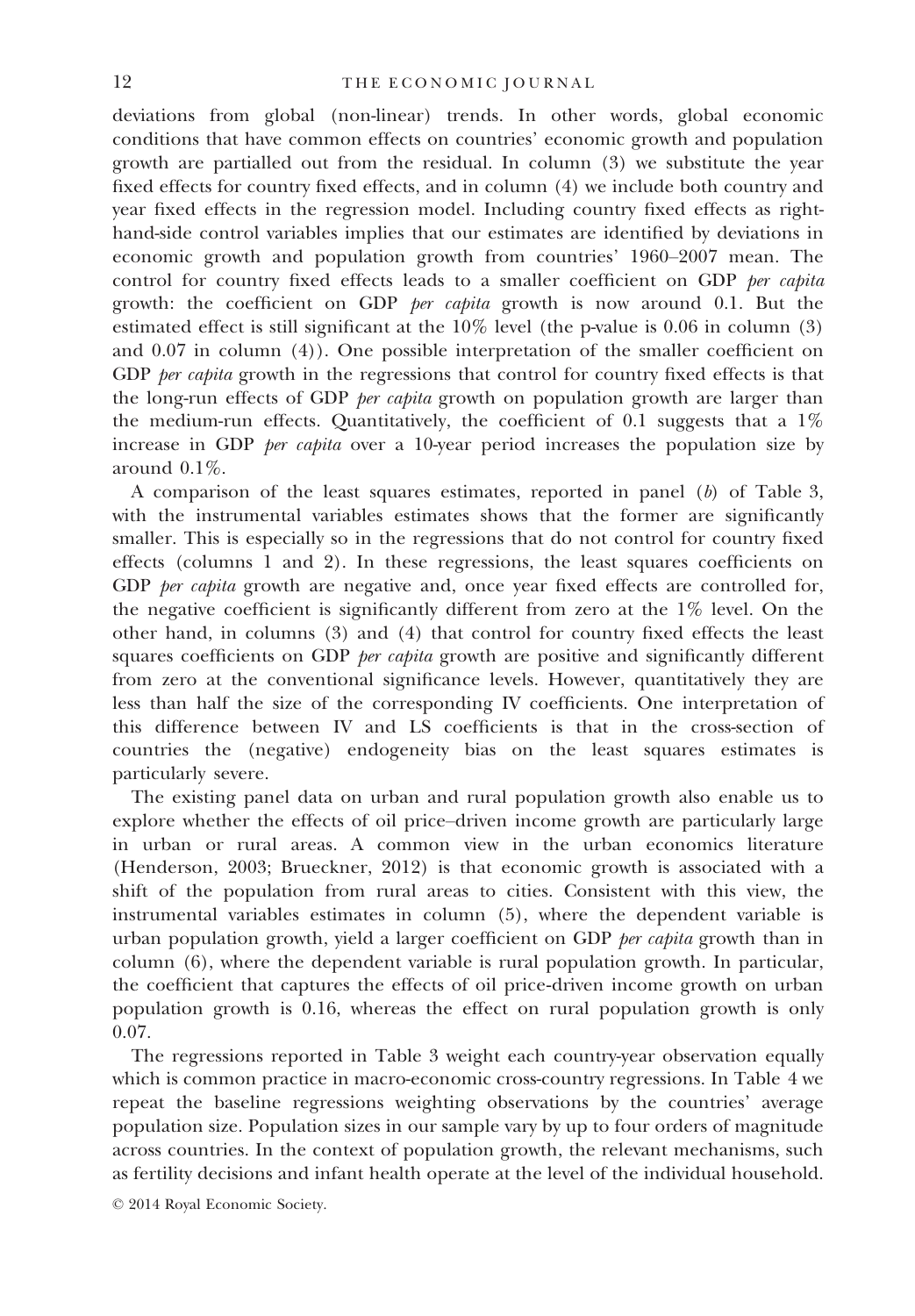|  |  | . . |  |
|--|--|-----|--|

|                                       | (1)                 | (2)                | (3)                | (4)            | (5)               | (6)               |
|---------------------------------------|---------------------|--------------------|--------------------|----------------|-------------------|-------------------|
| Population growth                     | 2SLS<br>Total       | 2SLS<br>Urban      | 2SLS<br>Rural      | LS<br>Total    | LS<br>Urban       | LS<br>Rural       |
| GDP p.c. growth (10-year)<br>average) | $0.06***$<br>(0.02) | $0.08**$<br>(0.04) | $0.07**$<br>(0.03) | 0.01<br>(0.02) | $0.10*$<br>(0.07) | $-0.05$<br>(0.05) |
| Kleibergen Paap F-statistic           | 17.98               | 17.52              | 19.21              |                |                   |                   |
| Time FE                               | Yes                 | Yes                | Yes                | <b>Yes</b>     | Yes               | Yes               |
| Country FE                            | Yes                 | Yes                | Yes                | Yes            | Yes               | <b>Yes</b>        |
| <b>Observations</b>                   | 4,428               | 4,428              | 4,428              | 4.428          | 4,428             | 4,428             |

Table 4 Effects of Income Growth on Population Growth (Population-weighted Estimates)

*Notes*. The method of estimation in columns  $(1)$ – $(3)$  is population-weighted two-stage least squares; columns  $(4)$ – $(6)$  population-weighted least squares. The instrumental variable in columns  $(1)$ – $(3)$  is the change in the international oil price between year  $t$  and  $t-10$  multiplied by countries' average GDP share of net oil exports. The dependent variable in columns (1) and (4) is total population growth; columns (2) and (5) urban population growth; columns (3) and (6) rural population growth. Huber robust standard errors (shown in parentheses) are clustered at the country level. \*Significantly different from zero at 10% significance, \*\*5% significance,  $^{***1\%}$  significance.

Observations representative for very large countries like India with one billion inhabitants are likely to tell us more about the income effects on the world's average household than observations from very small countries like Belize which has a population of less than 0.0002 billion. This is particularly relevant as we are interested in the determinants of world population growth rather than the (unweighted) average population growth across countries. We therefore report estimates that use population weights in all tables that follow.

The main result from Table 4 is that the estimated effects in the populationweighted 2SLS regressions in the total and the urban samples are about half the size of the unweighted estimates while standard errors are decreased by two thirds. The second-stage coefficient in column (1) of Table 4 is 0.06. The coefficient is significant at the  $1\%$  significance level and suggests that a 1 percentage point increase in GDP *per capita* growth over a 10-year period increases population growth by 0.06 percentage points. The difference between the urban and the rural estimates in columns (2) and (3) is still positive though smaller compared to the unweighted regressions in Table 3.

In Table 5, we examine whether our instrumental variables estimates are driven exclusively by the countries in the Middle East. Over the 1960–2007 period, countries in the Middle East have experienced tremendous population growth, in excess of 3% per annum on average. And many of these economies are highly dependent on oil exports. In column (1) of Table 5, we report IV estimates for the countries in the Middle East. In column (2), we report the corresponding least squares estimates. The main finding is that the coefficient on GDP *per capita* growth in the sample of Middle Eastern countries is positive and significant. In the sample that excludes the Middle Eastern countries, the IV coefficient on GDP per capita is smaller but also positive and significant. However, the least squares coefficient is insignificant for the sample that excludes the Middle Eastern countries; see columns (3) and (4).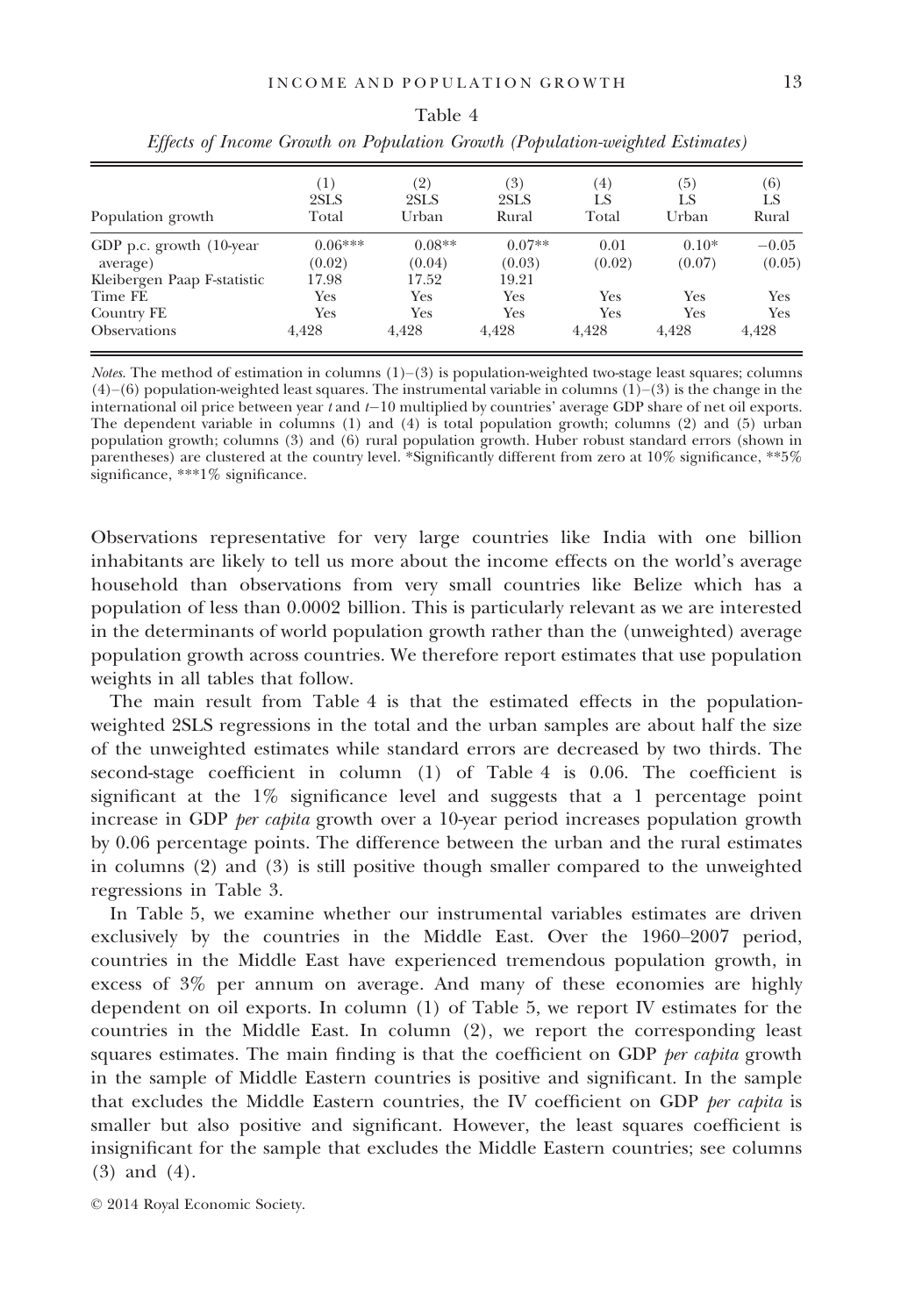| Population growth                 | (1)<br>2SLS<br>Middle East | (2)<br>LS<br>Middle East | (3)<br>2SLS<br>Excl. Middle East | (4)<br>LS<br>Excl. Middle East |
|-----------------------------------|----------------------------|--------------------------|----------------------------------|--------------------------------|
| GDP p.c. growth (10-year average) | $0.09*$<br>(0.05)          | $0.02**$<br>(0.01)       | $0.04*$<br>(0.02)                | $-0.00$<br>(0.02)              |
| Kleibergen Paap F-statistic       | 16.75                      |                          | 23.02                            |                                |
| Time FE                           | Yes                        | Yes                      | Yes                              | Yes                            |
| Country FE                        | Yes                        | Yes                      | Yes                              | Yes                            |
| <b>Observations</b>               | 385                        | 385                      | 4.043                            | 4.043                          |

Table 5 Effects of Income Growth on Population Growth (are the Middle Eastern countries different?)

Notes. The method of estimation in columns (1) and (3) is population-weighted two-stage least squares; columns (2) and (4) weighted least squares. The instrumental variable in columns (1) and (3) is the change in the international oil price between year  $t$  and  $t-10$  multiplied by countries' average GDP share of net oil exports. The dependent variable is total population growth. Columns (1) and (2) report estimates for the sample of Middle Eastern countries. These are as follows: Bahrain, Cyprus, Egypt, Iran, Iraq, Israel, Jordan, Kuwait, Lebanon, Oman, Qatar, Saudi Arabia, Syria, Turkey, United Arab Emirates and Yemen. Columns (3) and (4) report estimates for the sample that excludes countries from the Middle East. \*Significantly different from zero at 10% significance, \*\*5% significance, \*\*\*1% significance.

#### 3.2. Discussion of Instrument Quality

In this subsection, we discuss the quality of our instrumental variables estimates. We begin by discussing instrument relevance, i.e. the quality of the first-stage relationship between the oil price instrument and GDP *per capita* growth. This is followed by a discussion of instrument validity, i.e. whether the oil price instrument is plausibly exogenous and fulfils the exclusion restriction.

In terms of the instrument's relevance, the Kleibergen Paap F-statistic is always in excess of 10. Hence, according to Staiger and Stock (1997) we can reject the null of weak instrument bias. Economically, the first-stage coefficient on the oil price variable is also sensible. The positive coefficient implies that increases in the international oil price lead to increases in the national income of countries that are net exporters of oil (the terms of trade effect). Quantitatively, the estimated first-stage relationship suggests that a  $1\%$  increase in the oil price instrument increases GDP *per capita* growth by around 0.3%.

An important identifying assumption in our instrumental variables estimation is that country-specific shocks do not affect the international oil price. To be clear, the assumption is not that the international oil price is unaffected by world-wide supply and demand. In the panel regressions, the endogenous response of the international oil price to world-wide demand and supply is captured by the year fixed effects. Still, demand-side explanations of variations in the oil price have been related to shocks emanating in a few large countries, e.g. changes in US monetary policy and the rapid growth of China (Hamilton, 2013). We show in column (1) of Appendix Table A1 that excluding the handful of large oil-importing countries (defined as countries that imported on average >3% of world oil imports) leaves the main finding of our instrumental variables regressions unaffected.<sup>8</sup>

<sup>8</sup> The excluded countries are China, France, Japan, the Netherlands, South Korea, US and the UK.

<sup>©</sup> 2014 Royal Economic Society.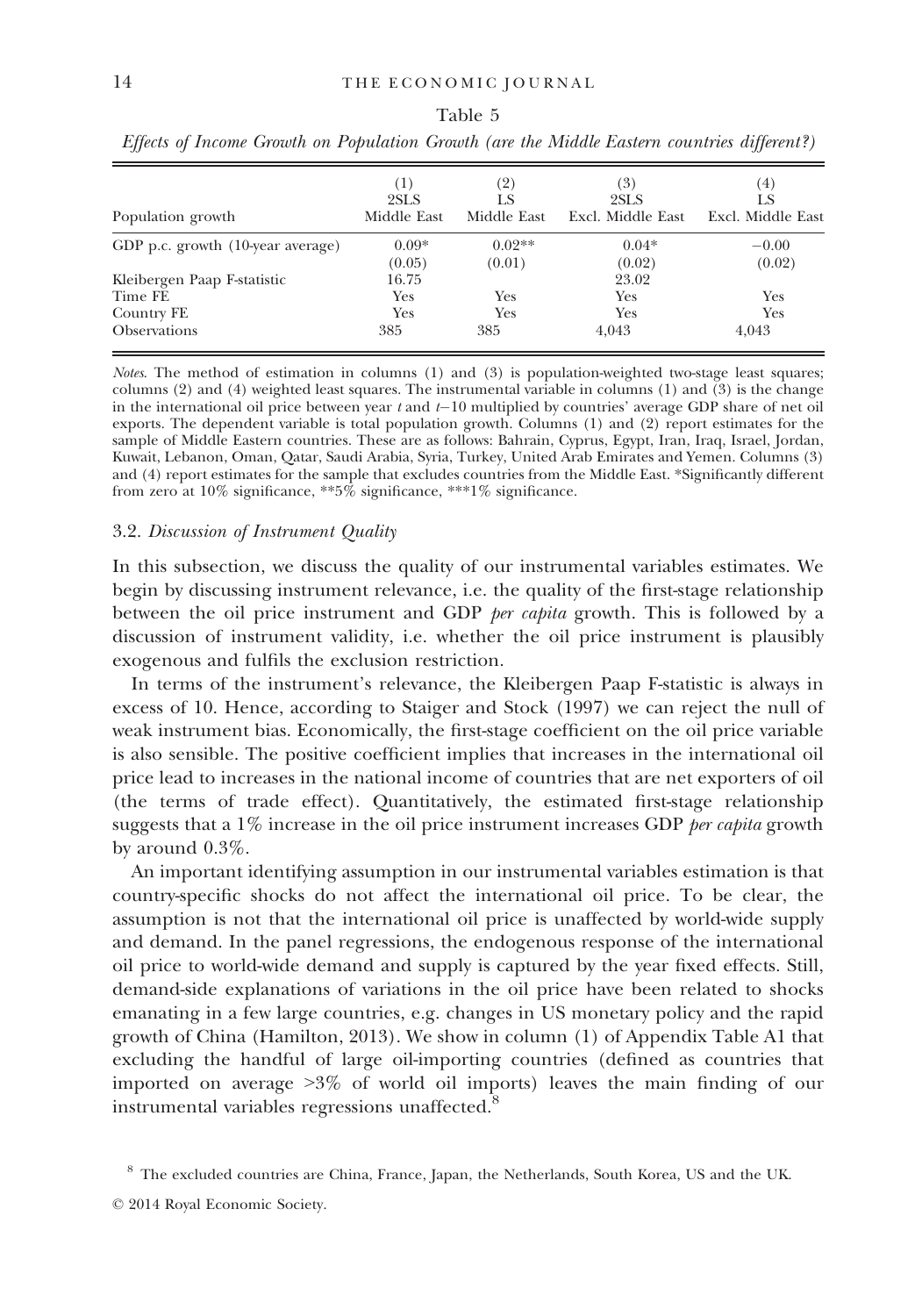On the supply side, the underlying assumption is that the amount of oil extracted in an oil-producing country is independent of the country's population growth. A concern may be that geopolitical events (wars) in the Middle East have an effect on the international oil price. Existing evidence suggests, however, that world-wide supply of oil was not significantly affected by such events as oil-producing countries with excess capacity found it lucrative to increase supply (Hamilton,  $2013$ ).<sup>9</sup> We furthermore note that as documented in Table 5 the instrumental variables estimates showed a significant positive effect of income on population growth in the sample that excludes countries located in the Middle East.

In column (2) of Appendix Table A1, we document that our instrumental variables estimates are robust to using initial shares of net oil exports in GDP. So far we used countries' period average shares of net oil exports in GDP to construct the oil price instrument. Period average net-export shares have the advantage of capturing countries' net exports of oil more appropriately over the sample period. However, one might be concerned that the period average net-export shares of oil are endogenous. A priori, this bias should be small as any feedback effects are discounted by a factor of 1/T. Indeed, the IV estimates in column (2) of Appendix Table A1 that use the 1970 net oil export GDP shares to construct the oil price instrument are very similar to our baseline estimates which use the period average net-export shares.<sup>10</sup>

Examining the effect of national income on population growth requires not only using an exogenous source of variation in GDP; it also requires using a source of variation that is unrelated to technological progress, see the discussion in Section 1. An important identifying assumption in our instrumental variables estimation is thus that the oil price instrument has no significant effect on technological progress. To better evaluate whether this is a plausible assumption, it is useful to recall that:

- $(i)$  the oil price instrument is constructed as the interaction between the change in the log of the international oil price over a 10-year period and countries' average net-exports shares of oil in GDP;
- $(ii)$  the panel regressions control for year fixed effects (that capture among other factors world-wide technological progress).

The identifying assumption is hence that variations in the international oil price have no systematic differential effect on the rate of technological progress across countries as a function of countries' oil net-export GDP shares. This is a weaker assumption than changes in the international oil price having no effect on the path of technological progress (in particular, if one views technological progress as being driven by an expansion of the world technology frontier). Increases in the international oil price make it more costly to use oil as an input factor in production. As a consequence, an increase in the international price of oil may spur technological innovation that leads to more efficient energy use in the production process (Hassler  $et al., 2012$ ). If the incentive for technological innovation is common across countries (i.e. both oil-

 $9$  Hamilton (2013) also makes the point that many studies have failed to find statistical evidence for OPEC behaving as a cartel.

 $\frac{10}{10}$  The estimates in column (2) of Appendix Table A1 use the 1970 oil net-export GDP shares and focus on the post-1970 period because data on oil exports and imports are very sparse for the pre-1970 period.

<sup>©</sup> 2014 Royal Economic Society.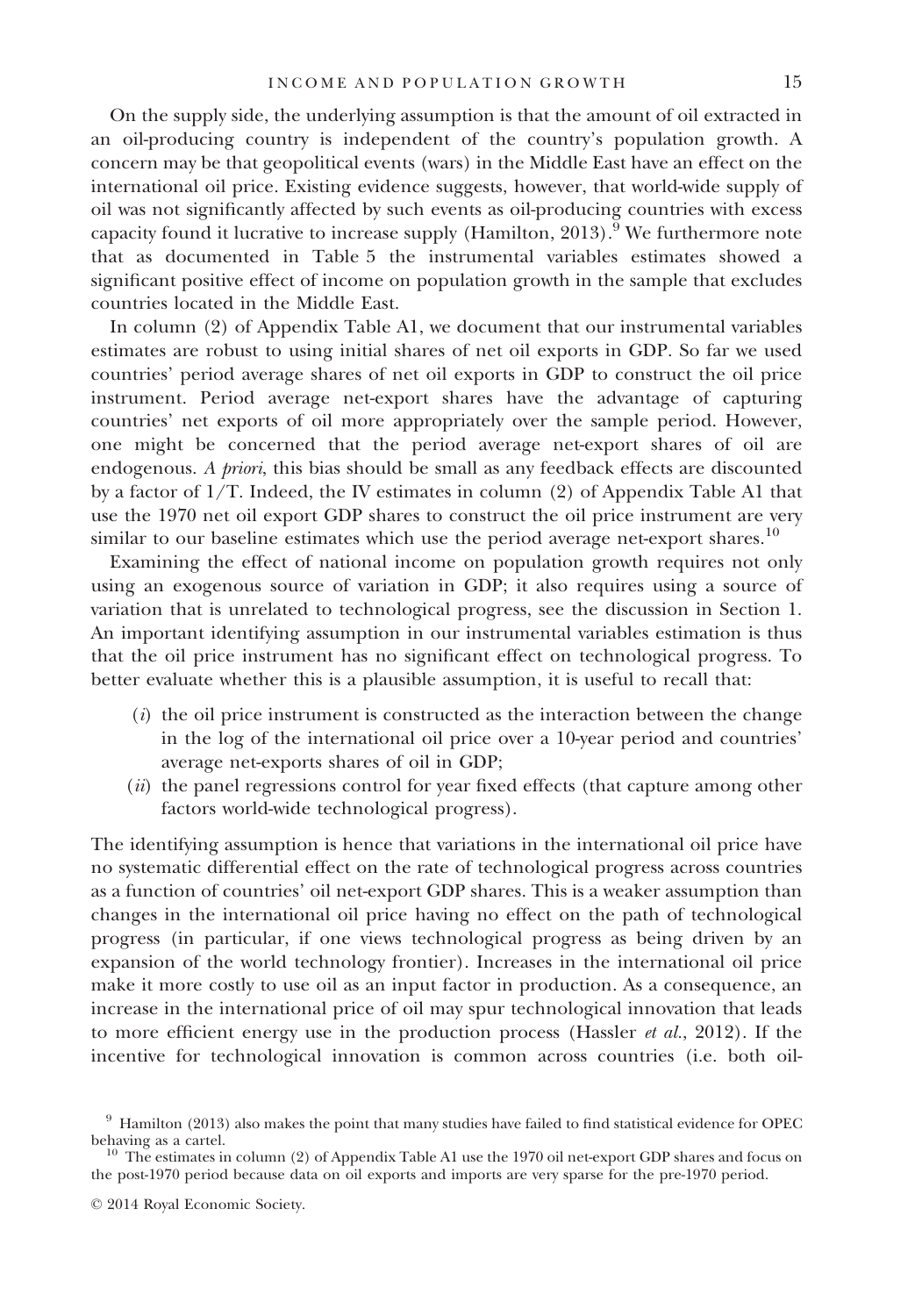exporting and oil-importing countries benefit by increasing the efficiency of oil use in the production process), then our oil price instrument does not have an effect on country-specific technological progress.

Table 6 presents estimates of the effect that the oil price instrument has on total factor productivity (TFP) growth.<sup>11</sup> To facilitate comparison of these estimates to the impact that the oil price instrument has on GDP per capita growth, Table 6 is structured in exactly the same way as the first four columns of Table 3. The main finding from Table 6 is that the effect of the oil price instrument on TFP growth is insignificant and this is true regardless of whether we control for country or time fixed effects. Quantitatively, the estimated effect is also quite small. For example, with country and time fixed effects included in the model, as is done in all the other estimates reported in the study, the estimated coefficient on the oil price instrument is  $-0.010$ . This estimated effect implies that a 1 SD increase in the oil price instrument leads to a (statistically insignificant) decrease in TFP growth of around 0.009 standard deviations. For comparison, the estimated effect on GDP per capita growth, reported in column (4) of Table 3, is around 0.36 SD. These findings underscore the assumption that the oil price instrument is unrelated to country-specific technological progress.

The exclusion restriction in our instrumental variables regressions is that the oil price instrument should only affect countries' population growth through growth in national income. One concern may be that the instrument has a direct effect on population growth through the cost of having children. The review of the literature provided in Jones et al. (2010) suggests that changes in the female wage rate affect the cost of having children and hence population growth. To check whether this force is present in our data set we would ideally like to regress female wages on the oil price instrument or alternatively control for female wages. Unfortunately, this is not feasible

| $^{(1)}$<br>LS      | (2)<br>LS           | $\left( 3\right)$<br>LS | $\left( 4\right)$<br>LS |
|---------------------|---------------------|-------------------------|-------------------------|
| $-0.107$<br>(0.142) | $-0.107$<br>(0.126) | $-0.014$<br>(0.122)     | $-0.010$<br>(0.101)     |
| No.                 | Yes                 | No                      | Yes                     |
| 3,135               | 3.135               | 3,135                   | Yes<br>3,135            |
|                     | No                  | No                      | Yes                     |

Table 6 Effects of Oil Price Instrument on Total Factor Productivity (TFP) Growth

Notes. The method of estimation is population-weighted least squares. The dependent variable is TFP growth. Huber robust standard errors (shown in parentheses) are clustered at the country level. \*Significantly different from zero at 10% significance, \*\*5% significance, \*\*\*1% significance.

<sup>11</sup> The TFP data are from PWT 8.0 (Feenstra et al., 2013). Specifically, we use the  $\pi t$  series that measures TFP at constant prices. In the PWT 8.0, the TFP series are constructed by deflating real GDP data by the Törnqvist quantity index of factor endowments. This index of factor endowments uses data on the countryspecific capital stock, labour input, human capital and the labour income share. A detailed explanation of how the TFP data are constructed as well as a discussion on the underlying data on the various factor endowments is provided in Feenstra et al. (2013) and Inklaar and Timmer (2013).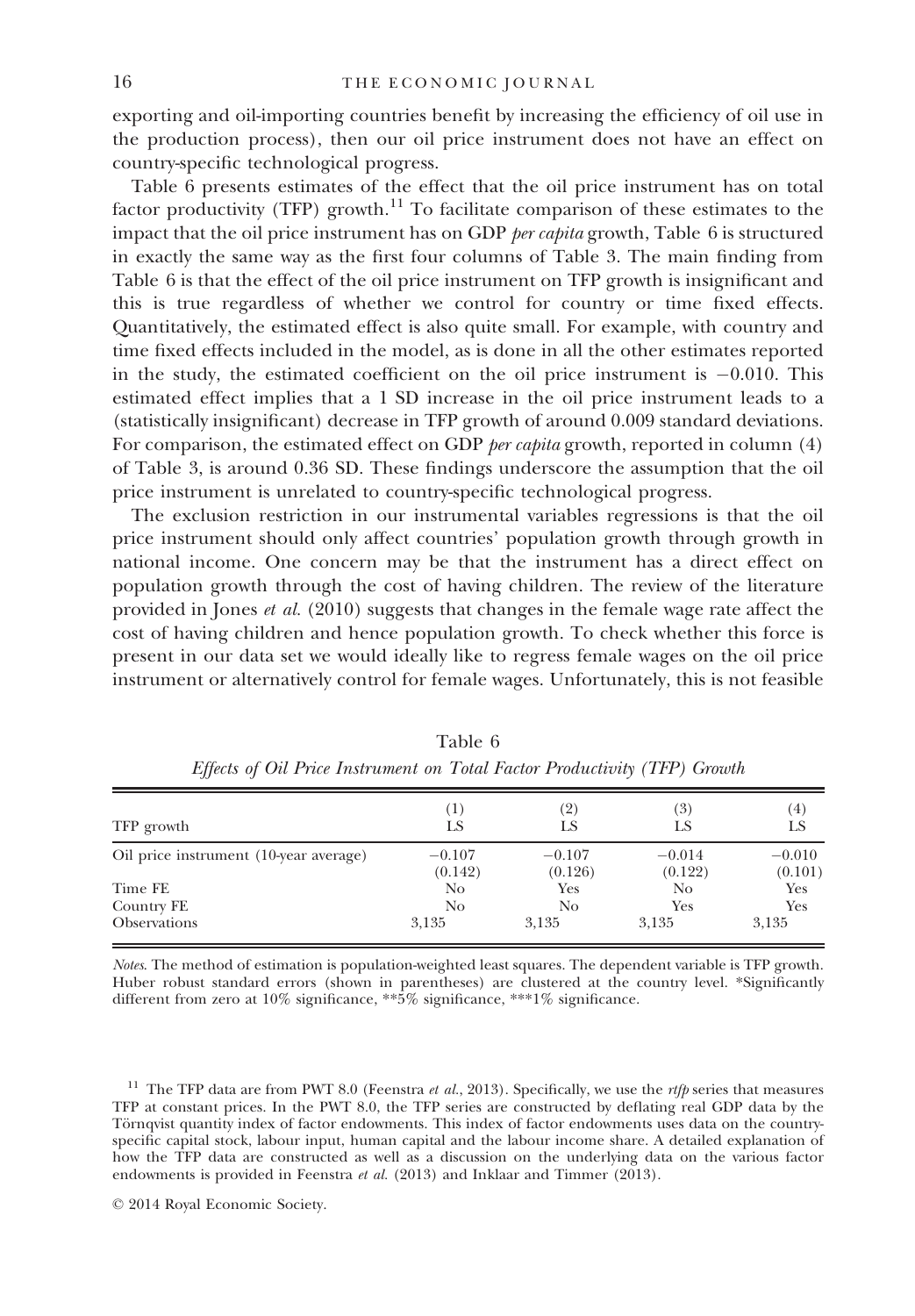due to sparseness of data on female wages. There are, however, panel data for female labour force participation for a large cross-section of countries and time span from the World Development Indicators. Using these data, we show in column (3) of Appendix Table A1 that the effect of the oil price instrument on the female labour force participation rate is insignificant.<sup>12</sup>

We have also explored whether the oil price instrument has significant effects on population growth beyond its effect on national income growth. In previous research, Acemoglu et al. (2008) introduced countries' trade-weighted world income as an instrument for national income. Building on this work, and using five-year nonoverlapping panels as in Acemoglu et al. (2008), we present, in Table 7, instrumental variables estimates that use countries' trade-weighted world income as an additional instrument. We first show in column  $(1)$  of Table 7 that conditional on GDP per capita growth the oil price instrument has an insignificant effect on population growth. Importantly, in this regression that uses the change in the log of trade-weighted world

|                                                            | <i>ivon-overtapping Fanet)</i> |                     |                     |                     |
|------------------------------------------------------------|--------------------------------|---------------------|---------------------|---------------------|
| Population growth                                          | (1)<br>2SLS                    | (2)<br>LS           | (3)<br>2SLS         | (4)<br>LS           |
| GDP p.c. Growth, $t$                                       | $0.21**$<br>(0.10)             |                     |                     |                     |
| Oil price instrument, t                                    | $-0.39$<br>(0.27)              | $0.65***$<br>(0.24) |                     |                     |
| GDP p.c. growth, $t-1$                                     |                                |                     | $0.18**$<br>(0.09)  |                     |
| Oil price instrument, $t-1$                                |                                |                     | $-0.25$<br>(0.25)   | $0.43***$<br>(0.16) |
| Kleibergen Paap F-statistic                                | 35.61                          |                     | 35.61               |                     |
| First stage for GDP p.c. growth<br>Oil price instrument, t | 2.18***<br>(0.47)              |                     |                     |                     |
| Trade-weighted world income<br>growth instrument, t        | $0.27***$<br>(0.05)            |                     |                     |                     |
| Oil price instrument, $t-1$                                |                                |                     | 2.18***<br>(0.47)   |                     |
| Trade-weighted world income<br>growth instrument, $t-1$    |                                |                     | $0.27***$<br>(0.05) |                     |
| Time FE                                                    | Yes                            | Yes                 | Yes                 | Yes                 |
| Country FE                                                 | No                             | No.                 | No                  | No                  |
| Observations                                               | 738                            | 946                 | 738                 | 946                 |

Table 7 Effects of Income Growth on Population Growth (Examination of Exclusion Restriction, Five-year  $N_{on}$  overlapping  $D_{onol}$ 

Notes. The method of estimation in columns (1) and (3) is population-weighted two-stage least squares; columns (2) and (4) is population-weighted least squares. The dependent variable is total population growth in a five-year non-overlapping panel. Huber robust standard errors (shown in parentheses) are clustered at the country level. \*Significantly different from zero at 10% significance, \*\*5% significance, \*\*\*1% significance.

<sup>&</sup>lt;sup>12</sup> There are also no significant effects of the oil price instrument on the ratio of female-to-male labour force participation or female-to-male employment, see columns (4) and (5) of Appendix Table A1.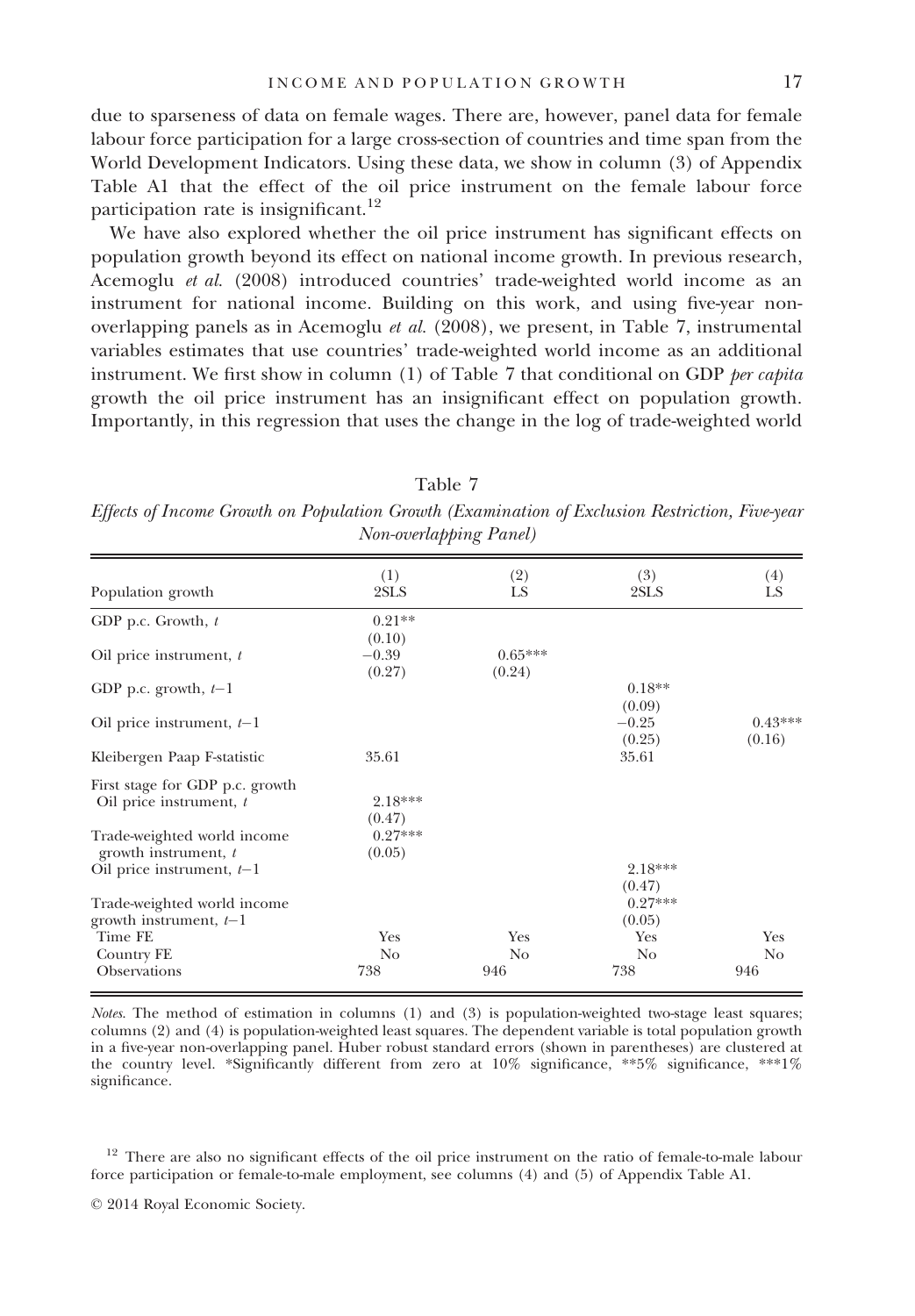### 18 THE ECONOMIC JOURNAL

income as an excluded instrument for GDP per capita growth, the second-stage coefficient continues to be positive and significant at the conventional significance levels. On the other hand, unconditional on GDP per capita growth, the oil price instrument has a significant positive reduced-form effect on population growth, as it should have given its significant positive first-stage effect on GDP per capita growth. In columns (3) and (4) we repeat the exercise using lagged GDP *per capita* growth (i.e. between year  $t-6$  and  $t-10$ ) and find similar results.

## 3.3. Effects on Fertility, Mortality and Demographic Composition

Our instrumental variables analysis indicates a robust positive effect of income growth on population growth. This finding is in contrast with the negative income–population relationship that is observed in the cross-section of countries (Figure 1). The negative relationship has been explained with technological progress acting as a confounding factor which increases both income as well as the opportunity costs of fertility. The negative effects on fertility outweigh the positive income effects on survival and on fertility summing up to a decline in population growth. This implies that in the absence of such a confounding factor, the observed effect of income on both survival and fertility should be positive. As argued above, our oil price instrument is unlikely to be confounded by technological changes. Therefore, it is of interest to examine the effects of instrumented income growth on changes in fertility and mortality rates.

Column (1) of Table 8 presents instrumental variables estimates of the effects that oil price–driven income growth has on within-country changes in fertility rates. The second-stage coefficient is 1.2 and has a standard error of 0.5. Hence, we can reject the null hypothesis that oil price-driven income growth has no significant effect on changes in countries' fertility rates at the 5% significance level. Quantitatively, the coefficient of 1.2 implies that on average a 10 percentage point increase in countries' national income growth over a 10-year period leads to an increase in the change in the

|                                   | $\Delta$ Fertility rate | <b>AInfant</b> mortality | <b>AUnder-five mortality</b> |
|-----------------------------------|-------------------------|--------------------------|------------------------------|
|                                   | (1)<br>2SLS             | (2)<br>2SLS              | (3)<br>2SLS                  |
| GDP p.c. growth (10-year average) | $1.23**$<br>(0.47)      | $-14.32***$<br>(4.31)    | $-27.06***$<br>(8.20)        |
| Kleibergen Paap F-statistic       | 18.01                   | 17.91                    | 17.91                        |
| Time FE                           | Yes                     | Yes                      | Yes                          |
| Country FE                        | Yes                     | Yes                      | Yes                          |
| <b>Observations</b>               | 4,450                   | 4,401                    | 4,401                        |

Table 8 Effects of Income Growth on Fertility and Mortality

Notes. The method of estimation is population-weighted two-stage least squares. The dependent variable in column (1) is the change in the fertility rate; column (2) the change in the infant mortality rate; column (3) the change in the under-five years mortality rate. Huber robust standard errors (shown in parentheses) are clustered at the country level. The instrumental variable is the change in the international oil price between year t and  $t-10$  multiplied by countries' average GDP share of net oil exports. \*Significantly different from zero at 10% significance, \*\*5% significance, \*\*\*1% significance.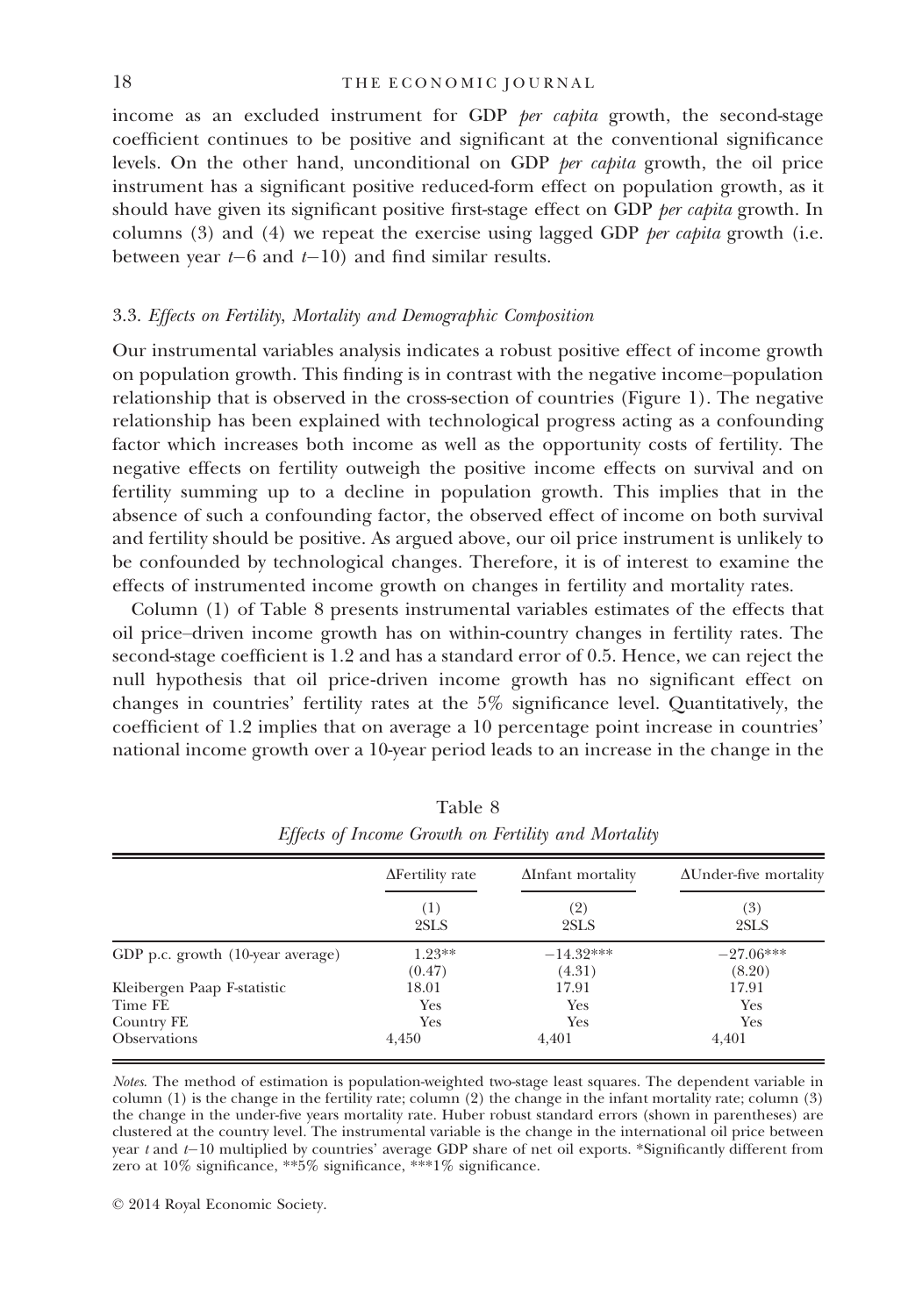fertility rate by over 0.1 units. Thus, very roughly, a doubling of national income leads to one additional child born per woman. These results are in line with children being a 'normal good' (Lee, 1997; Black et al., 2013).

Our instrumental variables estimates also show that increases in national income are associated with lower infant mortality rates. The second-stage coefficient on income growth in column (2) of Table 8 is  $-14.3$  and has a SE of 4.3. As infant mortality rates are calculated as the number of infants dying before reaching one year of age, per 1,000 live births in a given year, the coefficient of  $-14.3$  should be interpreted as a 20 percentage points increase in national income growth leading to a reduction in the change in infant mortality of nearly three infants per 1,000 live births. Column (3) presents estimates for the mortality rate under-five years (calculated as the probability per 1,000 that a newborn baby will die before reaching age 5). The second-stage coefficient on income growth is in that case  $-27.1$  and its SE is 8.2. It is thus significantly different from zero at the 1% level. Quantitatively the estimated effect of income growth is larger for five-year mortality than for infant mortality.

Next, we examine the effect that oil price–driven income growth has on countries' demographic composition. Consistent with our findings of income's effect on fertility and infant mortality, column (1) of Table 9 shows that income growth leads to significant increases in the share of the population aged 0–14. On the other hand, column (2) shows that there is a significant negative effect on the working-age population share (population aged  $15-64$ ).<sup>13</sup> Resonating these findings, column (4) shows that income growth leads to a significant increase in the child dependency ratio. Quantitatively, the coefficient of 0.16 suggests that a doubling of national income increases the child dependency ratio by about 0.16 units. In columns (3) and (5) we explore the effects that income growth has on the share of the population aged above 64 and the old age dependency ratio. The estimated effects are quantitatively small and insignificant. Column (6) shows that there is also no significant second-stage effect on the population ratio of females to males.

#### 3.4. Further Robustness Checks

We have carried out a number of further robustness checks. We show in online Appendix B that our findings are robust to: excluding large positive and negative variations in GDP per capita growth, population growth and oil price shocks (online Appendix Table B2); using alternative data sources for countries' PPP GDP (online Appendix Table B3);<sup>14</sup> using GDP *per capita* growth over the past five years as the right-hand-side regressor (online Appendix Table B4); splitting the sample into rich and poor countries or excluding countries with very low or high GDP

<sup>&</sup>lt;sup>13</sup> Column (6) of Appendix Table A1 shows that the oil price instrument has no significant effect on immigration. 14 Our main data source for countries' PPP GDP *per capita* is PWT 7.1. The reason for this is that this data

source provides us with the largest number of country-year observations. Whereas PWT 7.1 provides PPP GDP data for 189 countries, PWT 8.0 has data for 167 countries only. Consequently, PWT 7.1 provides us with nearly 10% more observations than PWT 8.0 (4,428 as opposed to 4,096). For the World Development Indicators, the data availability on PPP GDP is much sparser: this database provides us with 2,118 observations thus about half the observations of the PWT 7.1.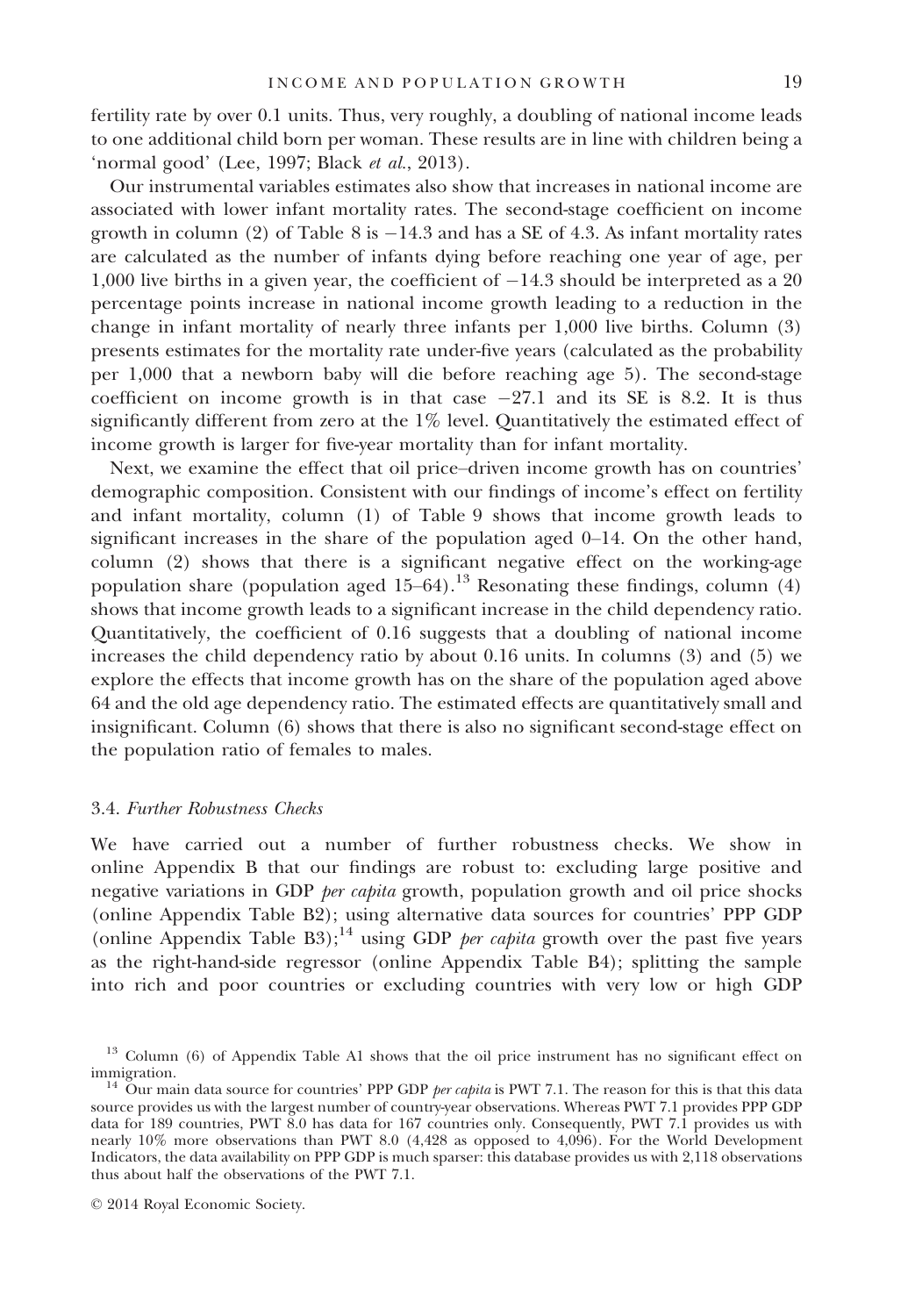|                                         | $\Delta$ Share of<br>population<br>age $0-14$ | $\Delta$ Share of<br>population<br>age 15–64 | AShare of<br>population<br>age $65+$ | $\Delta$ Child<br>dependency<br>ratio | $\Delta$ Old age<br>dependency<br>ratio | $\Delta$ Female-to-male<br>ratio |
|-----------------------------------------|-----------------------------------------------|----------------------------------------------|--------------------------------------|---------------------------------------|-----------------------------------------|----------------------------------|
|                                         | (1)<br>2SLS                                   | (2)<br>2SLS                                  | (3)<br>2SLS                          | (4)<br>2SLS                           | (5)<br>2SLS                             | (6)<br>2SLS                      |
| GDP p.c. growth<br>$(10$ -year average) | $0.05**$<br>(0.02)                            | $-0.05***$<br>(0.01)                         | 0.00<br>(0.01)                       | $0.16***$<br>(0.05)                   | 0.01<br>(0.01)                          | $-0.01$<br>(0.01)                |
| Kleibergen Paap<br>F-statistic          | 18.01                                         | 18.01                                        | 18.01                                | 18.01                                 | 18.01                                   | 18.01                            |
| Time FE                                 | Yes                                           | Yes                                          | Yes                                  | Yes                                   | Yes                                     | Yes                              |
| Country FE                              | Yes                                           | Yes                                          | Yes                                  | Yes                                   | Yes                                     | Yes                              |
| Observations                            | 4.452                                         | 4,452                                        | 4,452                                | 4,452                                 | 4,452                                   | 4,452                            |

Table 9 Effects of Income Growth on Demographic Structure

Notes. The method of estimation is population-weighted two-stage least squares. The instrumental variable is the change in the international oil price between year t and  $t-10$  multiplied by countries' average GDP share of net oil exports. Huber robust standard errors (shown in parentheses) are clustered at the country level. The dependent variable in column (1) is the change in the share of population aged 0–14 years. In column (2) the dependent variable is the change in the share of population aged 15–64 years. In column (3) the dependent variable is the change in the share of population aged 65 years and above. In column (4) the dependent variable is the change in the child dependency ratio (defined as the ratio of people ages 0–14 to the working-age population). In column (5) the dependent variable is the change in the old age dependency ratio (defined as the ratio of people older than 64 to the working-age population). In column (6) the dependent variable is the change in the ratio of female population to male population. \*Significantly different from zero at 10% significance, \*\*5% significance, \*\*\*1% significance.

*per capita* (online Appendix Table  $B5$ );<sup>15</sup> excluding large oil-importing countries from the sample (online Appendix Table B6); using an oil price instrument that is based on beginning of sample oil net-export GDP shares (online Appendix Table B7); controlling in the second stage for female labour force participation and immigration (online Appendix Table B8); splitting the sample based on whether countries have undergone a fertility transition (online Appendix Table B9).<sup>16</sup> We furthermore document in online Appendix B that the oil price instrument has no significant effects on alternative measures of innovation, such as R&D expenditures, scientific journal articles, patent applications and internet users (online Appendix Table B10); that there are no significant effects of the oil price instrument on TFP growth in relatively richer or poorer countries (online Appendix Table B11) and that there is no significant correlation between countries' oil net-export GDP shares and demographic structure (online Appendix Table B12).

<sup>&</sup>lt;sup>15</sup> Strulik and Sikandar (2002) find a positive correlation between income and population at low thresholds of income but a negative correlation at relatively high income thresholds. Their correlations

 $\alpha$ <sup>6</sup> Following Cervellati and Sunde (2011), we call a country pre-transitional if in 1960 the country's life expectancy is equal or below 50 years or the average crude birth rate is equal or above 30/1,000; a country is classified as post-transitional if in 1960 the life expectancy is above 50 years and the average crude birth rate is below  $30/1,000$ .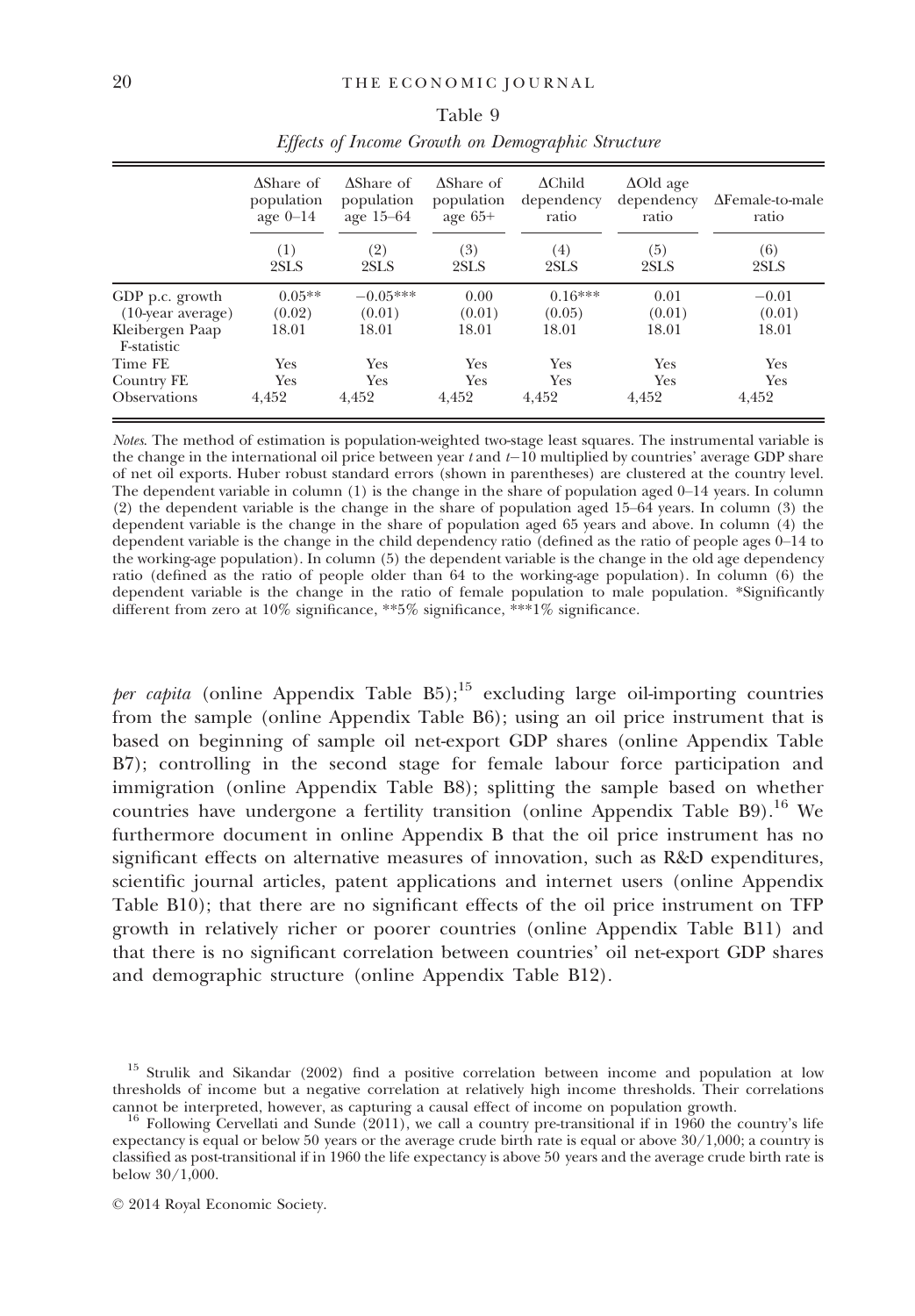## 4. Conclusion

The question whether and to what extent countries' income growth affects population growth has been in the focus of economic research since the beginning of the discipline. However, due to the endogeneity of national income, this question is difficult to answer empirically. Cross-country scatter plots between GDP per capita growth and population growth show a negative correlation (see Figure 1). The leading explanation of stagnant economic growth before the Industrial Revolution was that increases in income lead to increases in population size (Malthus, 1798). One reason for why this positive effect of income on population growth is not observed in correlational studies is that population growth could have a negative effect on GDP per capita growth. Another reason is that, in a Modern Growth Regime, there could be confounding factors that affect population growth beyond national income growth, for example, technological progress that raises national income as well as the opportunity cost of fertility (Galor and Weil, 2000).

This study's objective was to estimate the response of population growth to countries' income growth that is exogenous and unrelated to technological progress. To this end, we used for a panel of 139 countries spanning nearly half a century the change in the log of the international oil price interacted with countries' average netexport shares of oil in GDP as an instrument for GDP per capita growth. Another innovation of our empirical analysis is that we controlled for country and year fixed effects. The control for country fixed effects allowed us to account for time-invariant factors related to countries' geography, history and export structure that could affect both GDP per capita growth and population growth. The control for time fixed effects allowed us to account for world business-cycle effects.

The findings from our instrumental variables regressions suggest that countries' income growth has a significant positive effect on population growth: A 1 percentage point increase in GDP *per capita* growth over a 10-year period increases a country's population growth by around 0.1 percentage points. We documented that this result is robust to excluding countries located in the Middle East; excluding countries that are large oil importers and excluding from the sample large positive and negative observations of GDP per capita growth, population growth and oil price shocks. We also documented robustness to using initial shares of oil net exports in GDP to compute the oil price instrument or using five-year non-overlapping panel data. In terms of mechanism, the instrumental variables analysis showed that income increases that are independent of the technological development in a country increase a country's fertility rate. At the same time, there is a significant negative effect on infant mortality. This results in a strongly positive effect on surviving children which can also be detected in changes in countries' demographic composition.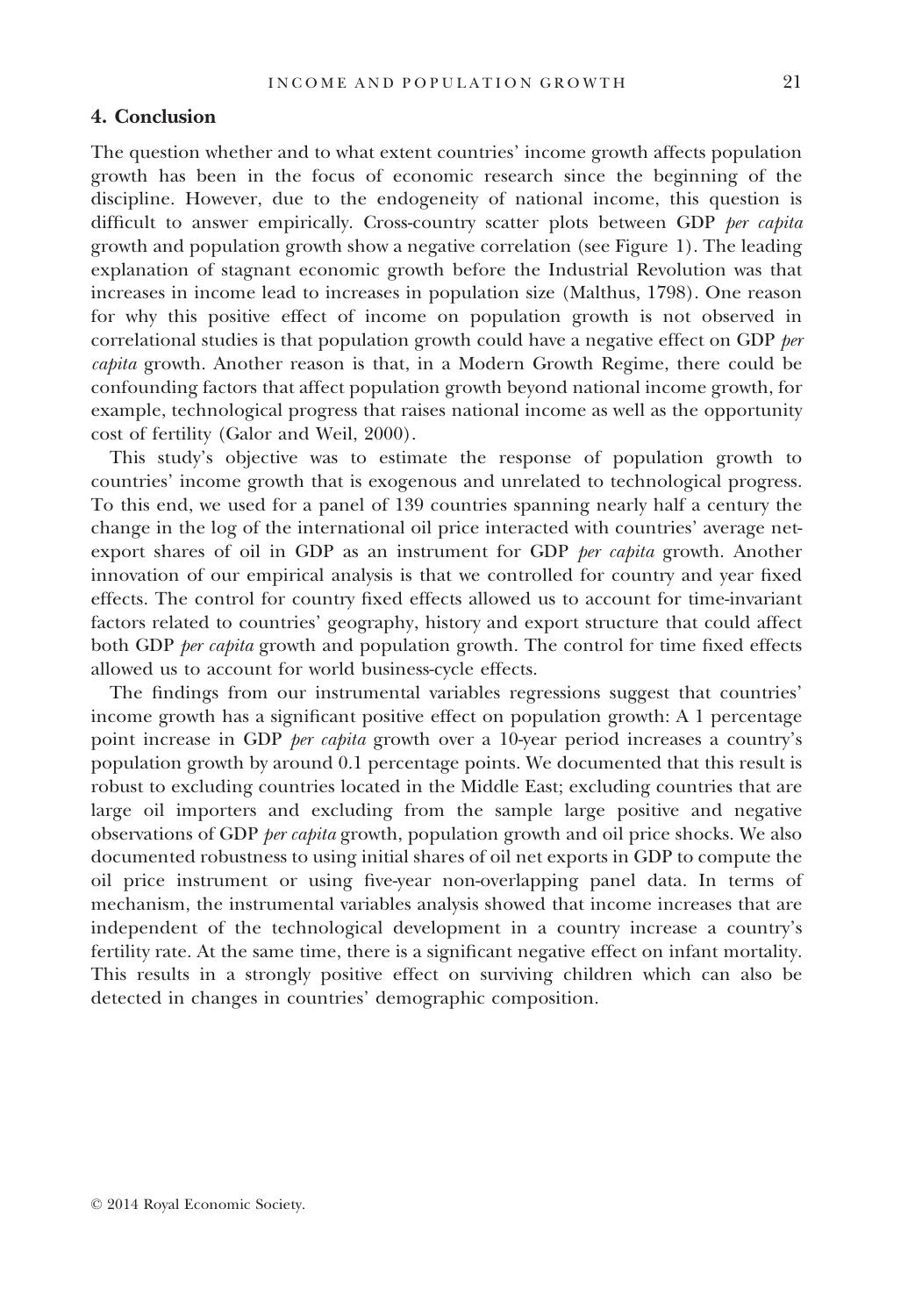|                                                              |                                                                                                                                                                                                                                                                                                                                                                                                                                                                                                                                                                    |                                  | Robustness Checks<br>Table A1             |                                      |                                                                                                                              |                        |
|--------------------------------------------------------------|--------------------------------------------------------------------------------------------------------------------------------------------------------------------------------------------------------------------------------------------------------------------------------------------------------------------------------------------------------------------------------------------------------------------------------------------------------------------------------------------------------------------------------------------------------------------|----------------------------------|-------------------------------------------|--------------------------------------|------------------------------------------------------------------------------------------------------------------------------|------------------------|
|                                                              | Population growth                                                                                                                                                                                                                                                                                                                                                                                                                                                                                                                                                  | Population growth                | Female labour force<br>participation rate | Ratio female-to-male<br>labour force | Ratio female-to-male<br>employment                                                                                           | Immigration            |
| Dependent variable                                           | 2SLS<br>$\left( \frac{1}{2} \right)$                                                                                                                                                                                                                                                                                                                                                                                                                                                                                                                               | 2SLS<br>$\widehat{\mathfrak{D}}$ | $\binom{3}{2}$                            | $\left( 4\right)$                    | $\widetilde{\Theta}$                                                                                                         | $\widehat{\mathbf{e}}$ |
| is:                                                          | Excl. large oil-importing<br>countries                                                                                                                                                                                                                                                                                                                                                                                                                                                                                                                             | 1970 net-export<br>shares        | ST                                        | $^{2}$                               | $^{2}$                                                                                                                       | $^{21}$                |
| (10-year average)<br>Oil price instrument<br>GDP p.c. growth | $0.049**$<br>0.022)                                                                                                                                                                                                                                                                                                                                                                                                                                                                                                                                                | $0.081***$<br>(0.019)            |                                           |                                      |                                                                                                                              |                        |
| (10-year average)                                            |                                                                                                                                                                                                                                                                                                                                                                                                                                                                                                                                                                    |                                  | (0.020)<br>$-0.011$                       | (0.026)<br>$-0.018$                  | (0.026)<br>$-0.029$                                                                                                          | (1.87)<br>2.25         |
| Kleibergen Paap<br>F-statistic                               | 2.17                                                                                                                                                                                                                                                                                                                                                                                                                                                                                                                                                               | 18.87                            |                                           |                                      |                                                                                                                              |                        |
| Country FE<br>Time FE                                        | Yes<br>Yes                                                                                                                                                                                                                                                                                                                                                                                                                                                                                                                                                         | Yes<br>Yes                       | Yes<br>Yes                                | Yes<br>Yes                           | Yes<br>Yes                                                                                                                   | Yes<br>Yes             |
| Observations                                                 | 4,124                                                                                                                                                                                                                                                                                                                                                                                                                                                                                                                                                              | 3,959                            | 2,138                                     | 2,138                                | 2,138                                                                                                                        | 932                    |
| exports. The excluded countries in                           | Notes. The method of estimation in columns (1) and (2) is population-weighted two-stage least squares; columns (3)-(6) population-weighted least squares. The<br>the change in the international oil price between year t and t-10 multiplied by countries' 1970 GDP share of net oil exports. *Significantly different from zero at<br>instrumental variable in column (1) is the change in the international oil price between year t and t-10 multiplied by countries' average GDP share of net oil<br>10% significance, **5% significance, ***1% significance. |                                  |                                           |                                      | column (1) are China, France, Japan, the Netherlands, South Korea, US and the UK. In column (2) the instrumental variable is |                        |

## 22 THE ECONOMIC JOURNAL

© 2014 Royal Economic Society.

Appendix A: Additional Regression Results

Appendix A: Additional Regression Results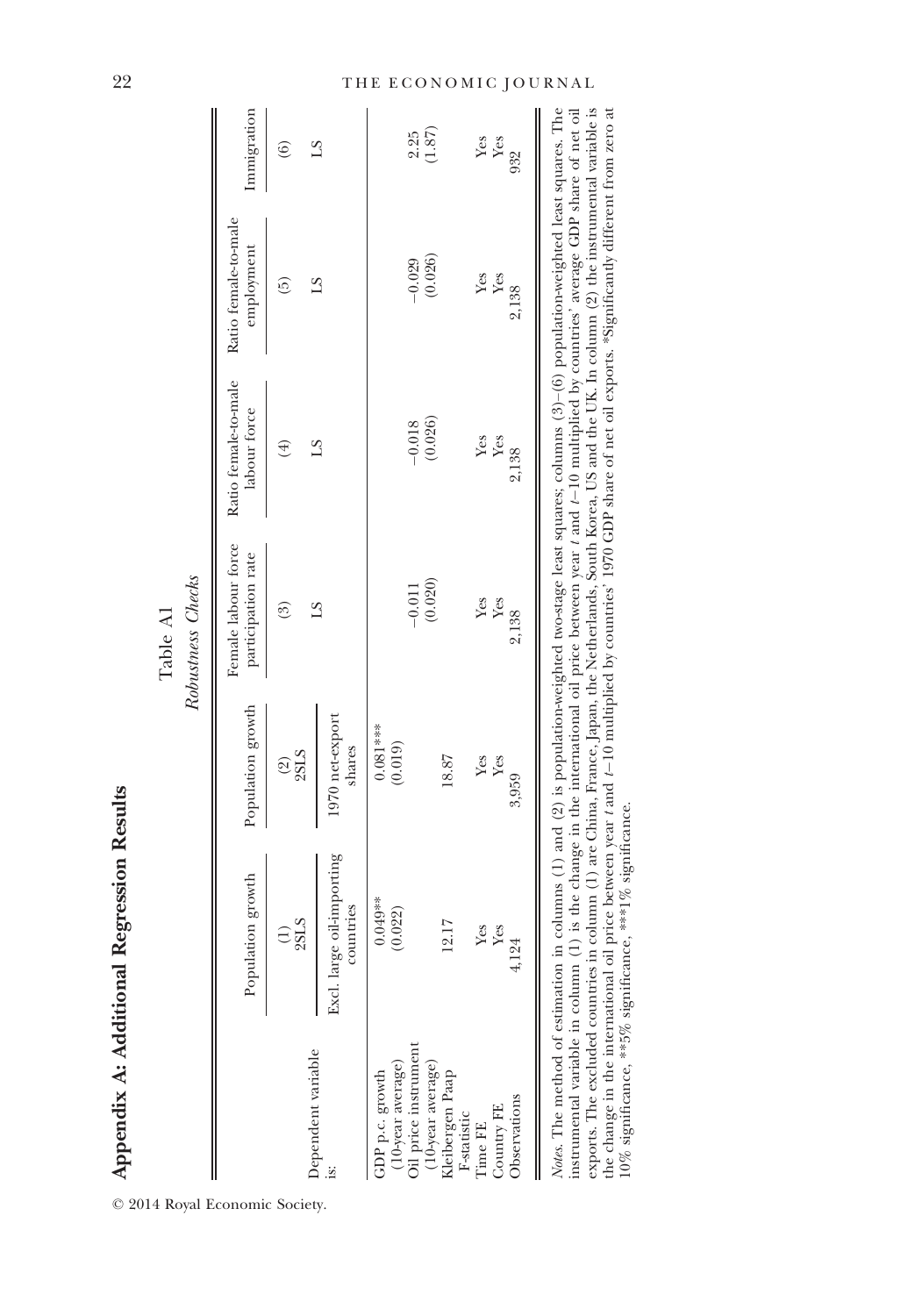National University of Singapore Princeton University

Submitted: 7 January 2013 Accepted: 12 February 2014

Additional Supporting Information may be found in the online version of this article:

Appendix B. Additional Regression Results. Data S1.

### References

- Acemoglu, D. and Johnson, S. (2007). 'Disease and development: the effect of life expectancy on economic growth', Journal of Economy, Political, vol. 115(6), pp. 925–85.
- Acemoglu, D., Johnson, S., Robinson, J. and Yared, P. (2008). 'Income and democracy', American Economic Review, vol. 98(3), pp. 808–42.
- Acemoglu, D., Finkelstein, A. and Notowidigdo, M. (2013). 'Income and health spending: evidence from oil price shocks.' Review of Economics and Statistics, vol. 95(4), pp. 1079–95.
- Becker, G. (1960) 'An economic analysis of fertility,' in (A.J. Coale, ed.), Demographic and Economic Change in Developed Countries, pp. 209–40, Princeton, NJ: Princeton University Press.
- Black, D., Kolesnikova, N., Sanders, S. and Taylor, L. (2013). 'Are children 'normal'?', Review of Economics and Statistics, vol. 95(1), pp. 21–33.
- Brueckner, M. (2012). 'Economic growth, size of the agricultural sector, and urbanization in africa', Journal of Urban Economics, vol. 71(1), pp. 26–36.
- Brueckner, M., Chong, A. and Gradstein, M. (2012a). 'Estimating the permanent income elasticity of government spending: evidence on Wagner's Law based on oil price shocks', Journal of Public Economics, vol. 96(11), pp. 1025–34.
- Brueckner, M., Ciccone, A. and Tesei, A. (2012b). 'Oil Price shocks, income, and democracy', Review of Economics and Statistics, vol. 94(2), pp. 389–99.
- Caldwell, J. (1976). 'Toward a restatement of demographic transition theory', Population and Development Review, vol. 2(3/4), pp. 321–66.
- Cervellati, M. and Sunde, U. (2011). 'Life expectancy and economic growth: the role of the demographic transition', Journal of Economic Growth, vol. 16(2), pp. 99–133.
- Cotet, A. and Tsui, K. (2009). 'Resource curse or Malthusian trap? Evidence from oil discoveries and extractions.' Working Paper, Ball State University.
- Cutler, D., Deaton, A. and Lleras-Muney, A. (2006). 'The determinants of mortality', Journal of Economic Perspectives, vol. 20(3), pp. 97–120.
- Deaton, A. (2006). 'Global patterns of income and health: facts, interpretations and policies.' Working Paper No. 12735, National Bureau of Economic Research.
- Feenstra, R., Lipsey, R., Deng, H., Ma, A. and Mo, H. (2004). 'World trade flows: 1962–2000', Working Paper 11040, National Bureau of Economic Research.
- Feenstra, R., Inklaar, R. and Timmer, M. (2013). 'PWT: The next generation.' Working Paper 19255, National Bureau of Economic Research.
- Galor, O. and Weil, D. (1996). 'The gender gap, fertility, and growth', American Economic Review, vol. 86(3), pp. 374–87.
- Galor, O. and Weil, D. (2000). 'Population, technology and growth: from Malthusian stagnation to the demographic transition', American Economic Review, vol. 90(4), pp. 806–28.
- Haber, S. and Menaldo, V. (2011). 'Do natural resources fuel authoritarianism? A reappraisal of the resource curse', American Political Science Review, vol. 105(1), pp. 1–26.
- Haber, S., Razo, A. and Maurer, N. (2003). The Politics of Property Rights: Political Instability, Credible Commitments, and Economic Growth in Mexico, 1876–1929, Cambridge: Cambridge University Press.
- Hamilton, J. (2009). 'Understanding crude oil prices', Energy Journal, vol. 30(2), pp. 179–206.
- Hamilton, J. (2013). 'Historical oil shocks,' in (R.E. Parker and R. Whaples, eds.) Routledge Handbook of Major Events in Economic History, pp. 239–65, New York: Routledge.
- Hassler, J., Krusell, P. and Olvoson, C. (2012). 'Energy-saving technical change.' Working Paper 18456, National Bureau of Economic Research.
- Henderson, V. (2003). 'The urbanization process and economic growth: the so-what question', *Journal of* Economic Growth, vol. 8(1), pp. 47–71.